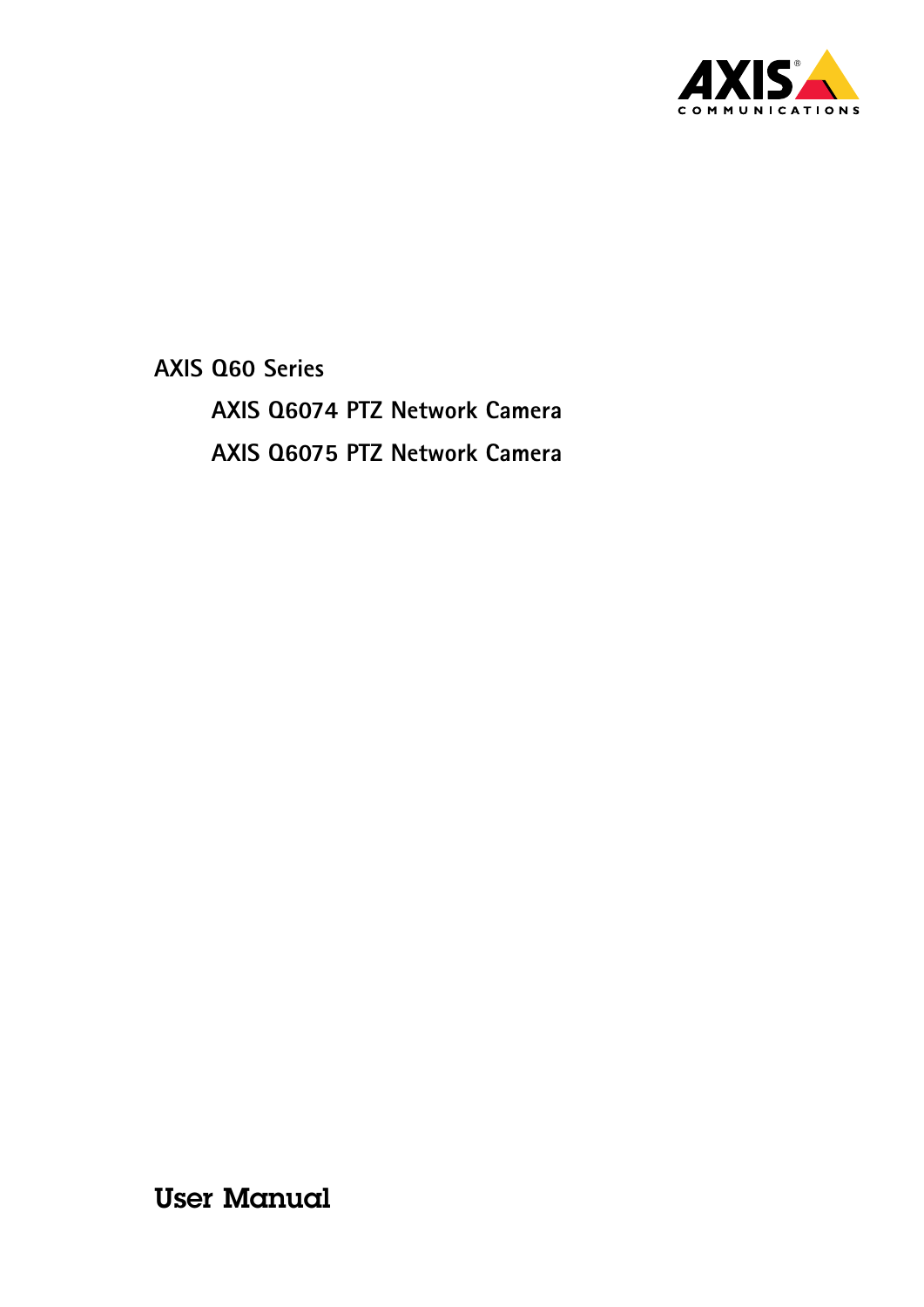# **Table of Contents**

| 3<br><b>Get started</b>                              |
|------------------------------------------------------|
| $\overline{3}$                                       |
| $\bar{3}$                                            |
| $\overline{4}$                                       |
| 6                                                    |
| 6                                                    |
| 9                                                    |
| 10                                                   |
| 11                                                   |
| 16                                                   |
| 16                                                   |
| 16                                                   |
| 16                                                   |
| 16                                                   |
| 17<br>Overlays                                       |
| 17                                                   |
| 17                                                   |
| 18                                                   |
| 18                                                   |
| 19                                                   |
| 19                                                   |
| 19                                                   |
| Firmware options<br>Check the current firmware<br>19 |
| 20                                                   |
| 20                                                   |
| 21                                                   |
| 22                                                   |
| 23                                                   |
| 23                                                   |
| 23                                                   |
| 24                                                   |
| 24<br><b>Buttons</b>                                 |
| 24                                                   |
|                                                      |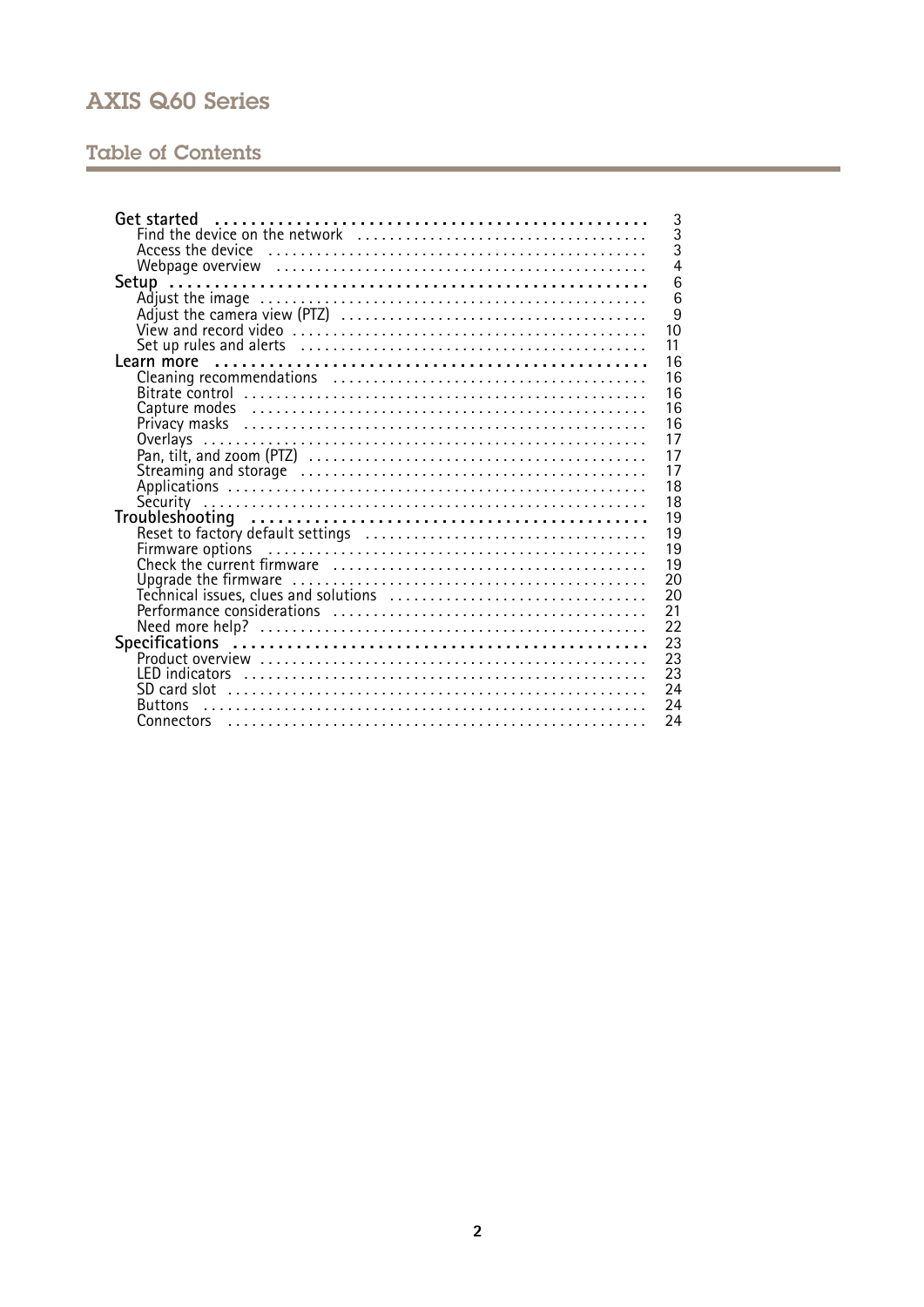## <span id="page-2-0"></span>Get started

## Get started

### **Find the device on the network**

To find Axis devices on the network and assign them IP addresses in Windows®, use AXIS IP Utility or AXIS Device Manager. Both applications are free and can be downloaded from *[axis.com/support](https://www.axis.com/support)*.

For more information about how to find and assign IP addresses, see the document *How to assign an IP address and access your device* on the device page at *[axis.com](https://www.axis.com)*.

### **Browser support**

You can use the device with the following browsers:

|                             | Chrome™     | Firefox <sup>®</sup> | $Edge^{\otimes}$ | Safari <sup>®</sup> |
|-----------------------------|-------------|----------------------|------------------|---------------------|
| Windows®                    | recommended | $\lambda$            | $\lambda$        |                     |
| $OS X^*$                    | recommended |                      |                  |                     |
| Other operating systems   X |             | ◠                    |                  |                     |

If you need more information about recommended browsers, go to *[axis.com/browser-support](https://www.axis.com/browser-support)*.

### **Access the device**

1. Open <sup>a</sup> browser and enter the IP address or host name of the Axis device.

If you have <sup>a</sup> Mac computer (OS X), go to Safari, click on Bonjour and select the device from the drop-down list. To add Bonjour as <sup>a</sup> browser bookmark, go to **Safari <sup>&</sup>gt; Preferences**.

If you do not know the IP address, use AXIS IP Utility or AXIS Device Manager to find the device on the network.

- 2. Enter the username and password. If you access the device for the first time, you must set the root password. See *Set <sup>a</sup> secure password for the root account on page 3* .
- 3. The live view page opens in your browser.

#### **Verify that no one has tampered with the firmware**

To make sure that the device has its original Axis firmware, or to take full control of the device after <sup>a</sup> security attack:

1. Reset to factory default settings. See *Reset to factory default [settings](#page-18-0) on page [19](#page-18-0)*.

After the reset, secure boot guarantees the state of the device.

2. Configure and install the device.

### **Set <sup>a</sup> secure password for the root account**

#### Important

The default administrator username is **root**. If the password for root is lost, reset the device to factory default settings.

- 1. Type <sup>a</sup> password. Follow the instructions about secure passwords. See *Secure [passwords](#page-3-0) on page [4](#page-3-0)* .
- 2. Retype the password to confirm the spelling.
- 3. Click **Create login**. The password has now been configured.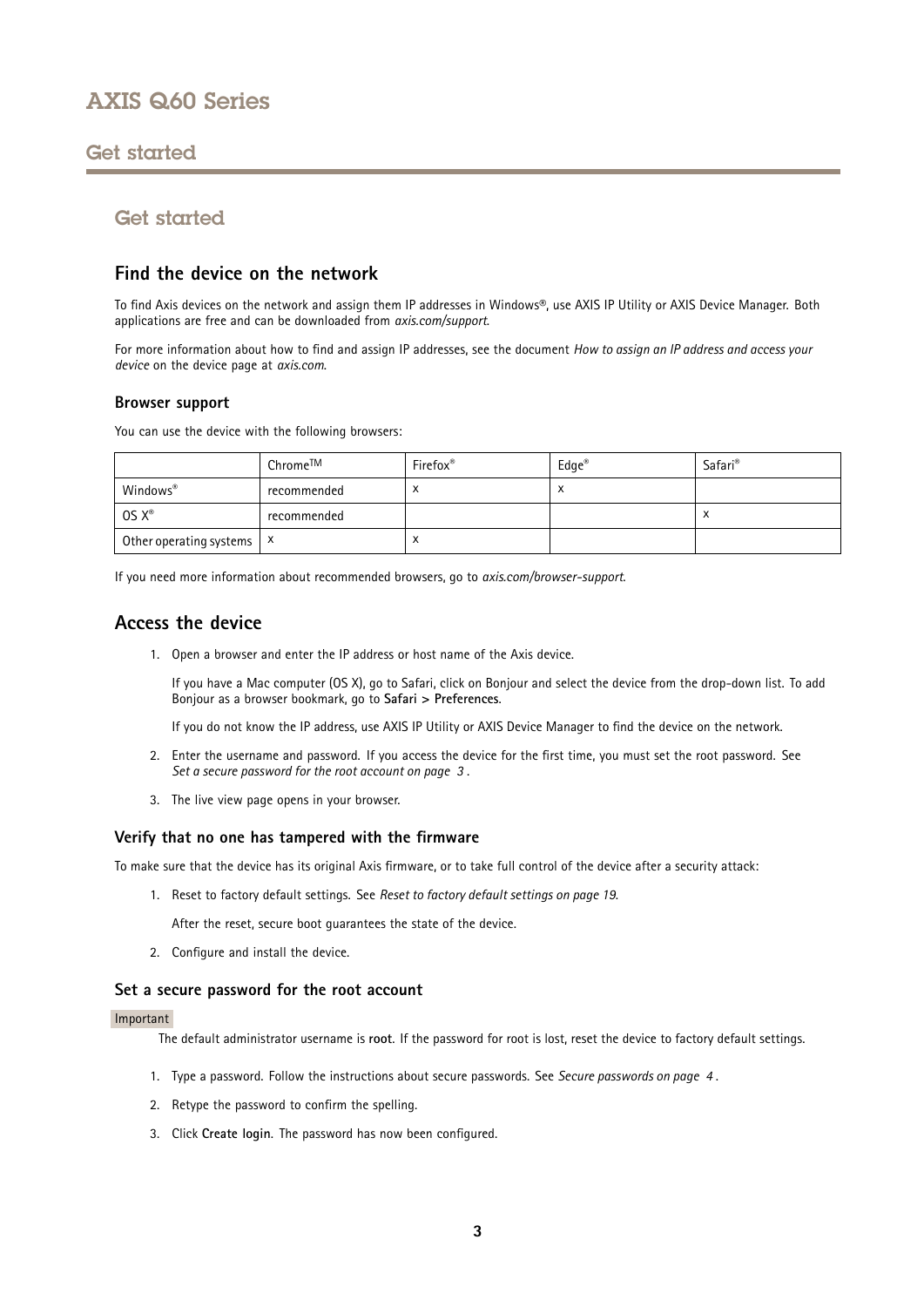## <span id="page-3-0"></span>Get started

### **Secure passwords**

#### Important

Axis devices send the initially set password in clear text over the network. To protect your device after the first login, set up <sup>a</sup> secure and encrypted HTTPS connection and then change the password.

The device password is the primary protection for your data and services. Axis devices do not impose <sup>a</sup> password policy as they may be used in various types of installations.

To protect your data we strongly recommend that you:

- Use <sup>a</sup> password with at least 8 characters, preferably created by <sup>a</sup> password generator.
- Don't expose the password.
- Change the password at <sup>a</sup> recurring interval, at least once <sup>a</sup> year.

### **Webpage overview**



- *1 Live view control bar*
- *2 Live view*
- *3 Product name*
- *<sup>4</sup> User information, color themes, and help*
- *5 Video control bar*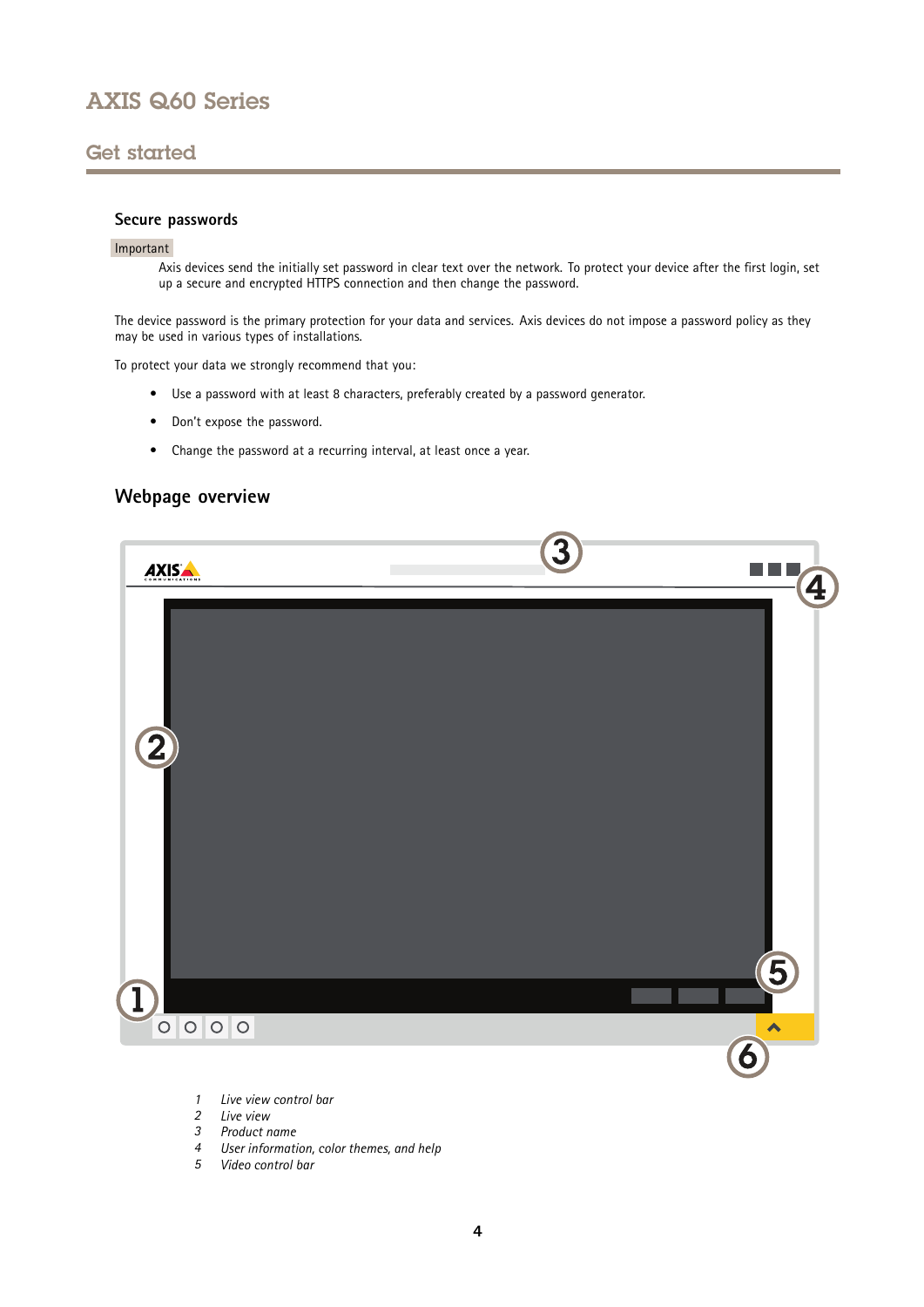*6 Settings toggle*

# Get started

| AXISA                                                                                                                             | <b>The Co</b>                                                                                                                                                                                                                                                                                                                            |                                                                                                                                                                                                        |                       |
|-----------------------------------------------------------------------------------------------------------------------------------|------------------------------------------------------------------------------------------------------------------------------------------------------------------------------------------------------------------------------------------------------------------------------------------------------------------------------------------|--------------------------------------------------------------------------------------------------------------------------------------------------------------------------------------------------------|-----------------------|
|                                                                                                                                   |                                                                                                                                                                                                                                                                                                                                          |                                                                                                                                                                                                        |                       |
|                                                                                                                                   |                                                                                                                                                                                                                                                                                                                                          |                                                                                                                                                                                                        | $\blacktriangledown$  |
| $\overline{C}$<br>$\overline{\phantom{a}}$<br>▄<br>$\overline{\mathbf{C}}$<br>$\sim$ $\sim$<br>$\sim$<br>$\overline{\phantom{a}}$ | $\label{eq:2.1} \frac{1}{\left\  \left( \frac{1}{\sqrt{2}} \right)^2 \right\  \left( \frac{1}{\sqrt{2}} \right)^2} \leq \frac{1}{\sqrt{2}} \left( \frac{1}{\sqrt{2}} \right)^2 \leq \frac{1}{\sqrt{2}} \left( \frac{1}{\sqrt{2}} \right)^2.$<br>$\overline{\phantom{a}}$<br>٠<br>$\overline{\phantom{a}}$<br>$\sim$ $\sim$<br>$\sqrt{2}$ | $\mathcal{L}_{\mathcal{A}}$ , and $\mathcal{L}_{\mathcal{A}}$ , and<br>$\overline{\phantom{a}}$<br>$\sim$<br><b>Contract Contract Contract</b><br>$\overline{\phantom{0}}$<br>$\overline{\phantom{a}}$ | $\blacktriangleright$ |
|                                                                                                                                   | 000000                                                                                                                                                                                                                                                                                                                                   |                                                                                                                                                                                                        |                       |

*7 Settings tabs*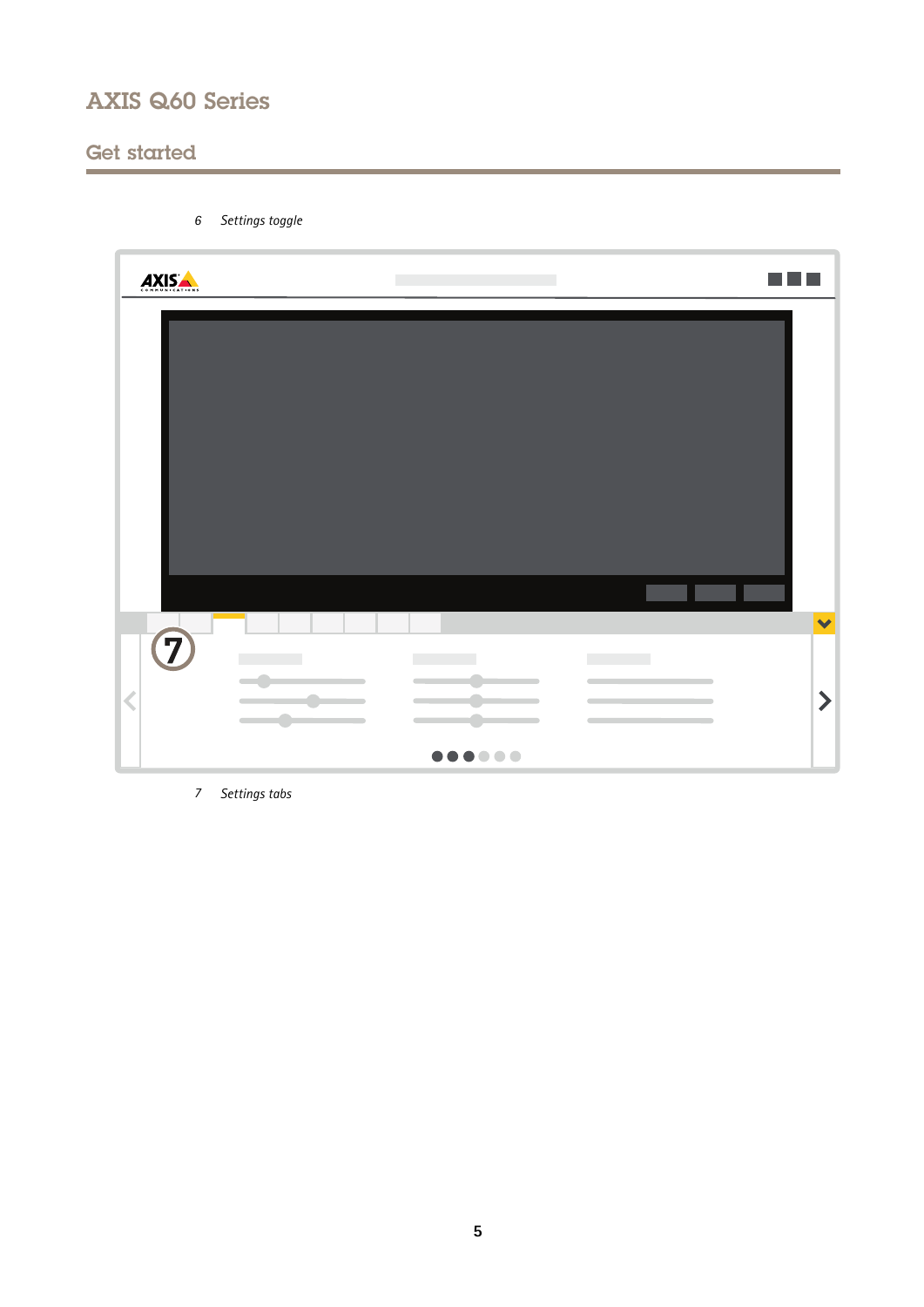## <span id="page-5-0"></span>Setup

## Setup

## **Adjust the image**

To find out more about what you can do with the image, see *[Learn](#page-15-0) more on page [16](#page-15-0)*.

### **Adjust the focus faster with focus recall areas**

To save the focus settings at <sup>a</sup> specific pan/tilt range, add <sup>a</sup> focus recall area. Each time the camera moves into that area it recalls the previously saved focus. It's enough to cover half of the focus recall area in the live view.

We recommend the focus recall feature in the following scenarios:

- When there is <sup>a</sup> lot of manual operation in live view, for example with <sup>a</sup> joystick.
- Where PTZ preset positions with manual focus are not efficient, for example movements where the focus setting changes continuously.
- In low-light scenarios, where the autofocus is challenged by the lighting conditions.

#### Important

- The focus recall overrides the camera's autofocus at the specific pan/tilt range.
- A preset position overrides the focus setting saved in the focus recall area.
- The maximum number of focus recall areas is 20.

#### **Create <sup>a</sup> focus recall area**

1. Pan, tilt, and zoom into the area where you would like to have focus.

As long as the focus recall button shows a plus  $\Box$ , you can add a focus recall area in that position.

- 2. Adjust the focus.
- 3. Click the focus recall button.

#### **Delete <sup>a</sup> focus recall area**

1. Pan, tilt, and zoom into the focus recall area you want to delete.

The focus recall button toggles to minus when the camera detects <sup>a</sup> focus recall area.

2. Click the focus recall button.

### **Benefit from IR light in low-light conditions using night mode**

Your camera uses visible light to deliver color images during the day. As the available light diminishes, you can set the camera to automatically shift to night mode, in which the camera uses both visible light and near-infrared light to deliver black-and-white images. Since the camera uses more of the available light it can deliver brighter, more detailed, images.

- 1. Go to **Settings <sup>&</sup>gt; Image <sup>&</sup>gt; Day and night**, and make sure that the **IR cut filter** is set to **Auto**.
- 2. To determine at what light level you want the camera to shift to night mode, move the **Threshold** slider toward **Bright** or **Dark**.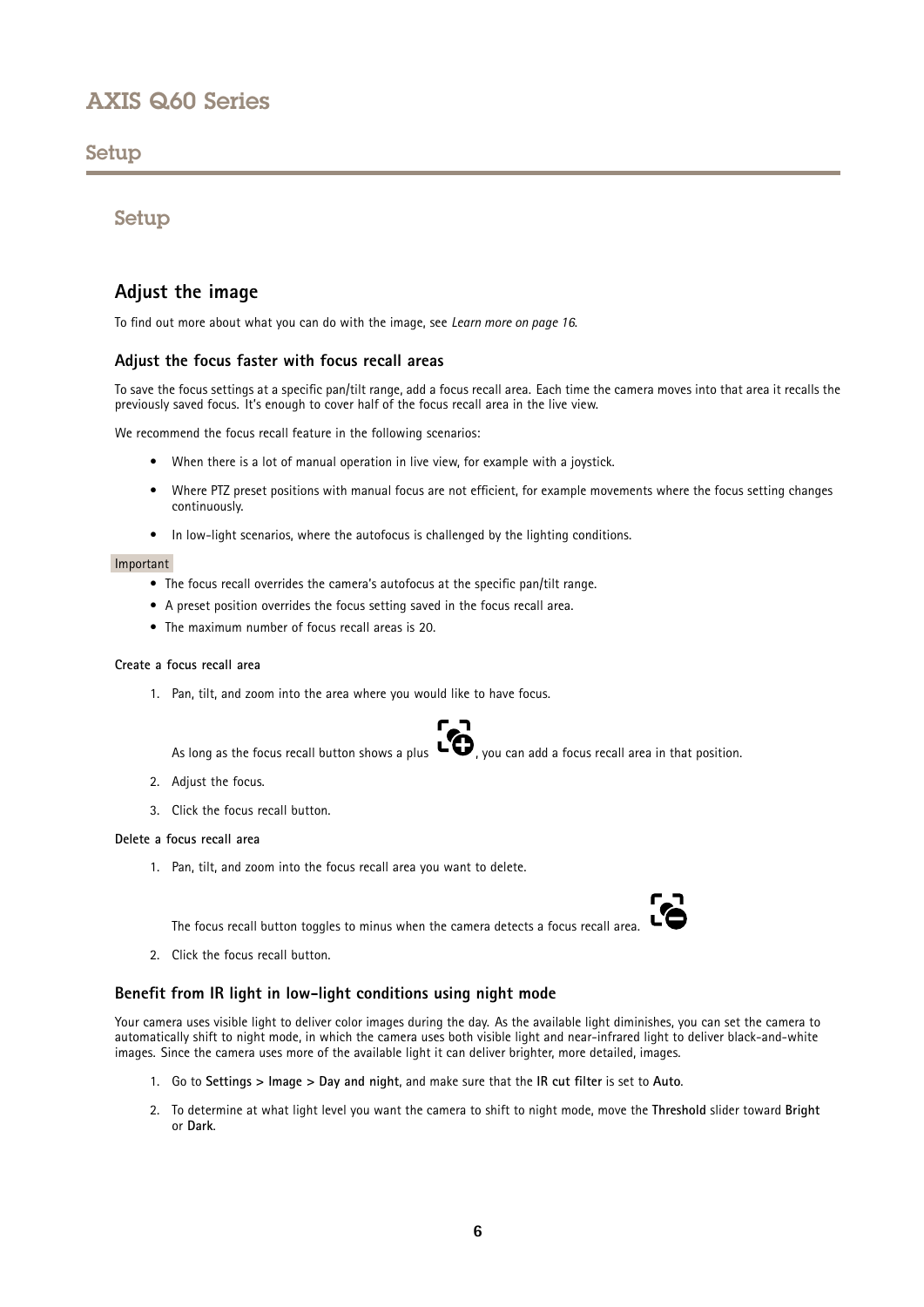## Setup

### Note

If you set the shift to occur when it's brighter, the image remains sharper as there will be less low-light noise. If you set the shift to occur when it's darker, the image colors are maintained for longer, but there will be more image blur due to low-light noise.

### **Reduce noise in low-light conditions**

To reduce noise in low-light conditions, you can adjust one or more of the following settings:

#### Note

A high max shutter value can result in motion blur.

- To slow down the shutter speed, set max shutter to the highest possible value.
- •Set the max gain to <sup>a</sup> lower value.

### **Handle scenes with strong backlight**

Dynamic range is the difference in light levels in an image. In some cases the difference between the darkest and the brightest areas can be significant. The result is often an image where either the dark or the bright areas are visible. Wide dynamic range (WDR) makes both dark and bright areas of the image visible.

- 1. Go to **Settings <sup>&</sup>gt; Image <sup>&</sup>gt; Wide dynamic range**.
- 2. If required, turn on WDR.
- 3. To set the amount of WDR, select Low, Medium or High from the **WDR level** list.



*Image without WDR.*



*Image with WDR.*

Note

WDR may cause artifacts in the image.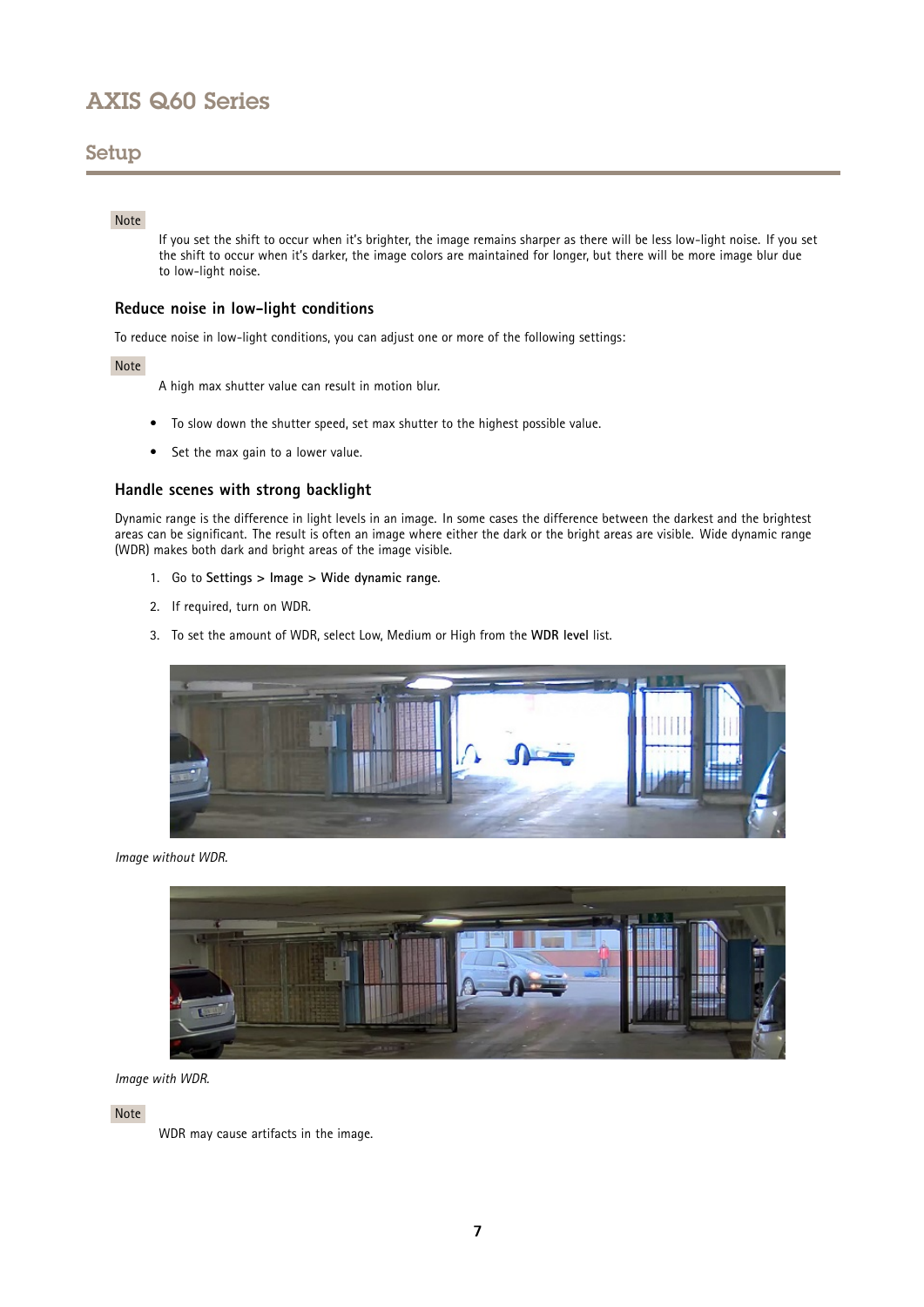## Setup

Find out more about WDR and how to use it at *[axis.com/web-articles/wdr](https://www.axis.com/web-articles/wdr)*.

### **Improve license plate recognition**

To better recognize the license plate of <sup>a</sup> car passing by the camera, you can apply and adjust <sup>a</sup> number of things.

One option is to use the pixel counter in your camera to set the optimal pixel resolution:

- 1. Go to **Settings <sup>&</sup>gt; System** <sup>&</sup>gt; **Orientation** and click .
- 2. Adjust the size and placement of the rectangle in the camera's live view around the area of interest, for example where the license plates of passing cars are expected to appear. You can then see the number of pixels represented by the sides of the rectangle.

#### Note

You can use an object of <sup>a</sup> known size in the view as <sup>a</sup> reference to decide how much resolution is needed for recognition.

In addition, you can try to adjust the following to optimize license plate recognition:

- Shutter speed
- Gain
- Zoom

### **Hide parts of the image with privacy masks**

Create <sup>a</sup> privacy mask to hide <sup>a</sup> part of the image:

- 1. Go to **Settings <sup>&</sup>gt; Privacy mask**.
- 2. Click **New**.

#### **Show an image overlay**

To add an image as an overlay in the video stream:

- 1. Go to **Settings <sup>&</sup>gt; Overlay**.
- 2. Click **Image list**.
- 3. Upload an image and click **Done**.
- 4. Click **Create overlay**.
- 5. Select **Image** and click **Create**.
- 6. Select the image from the drop-down list.
- 7. To position the image overlay, choose **Custom** or one of the presets.
- 8. Click **Create**.

#### **Show <sup>a</sup> text overlay in the video stream when the device detects motion**

This example explains how to display the text "Motion detected" when the device detects motion:

Make sure the AXIS Video Motion Detection application is running:

- 1. Go to **Settings <sup>&</sup>gt; Apps** <sup>&</sup>gt; **AXIS Video Motion Detection**.
- 2. Start the application if it is not already running.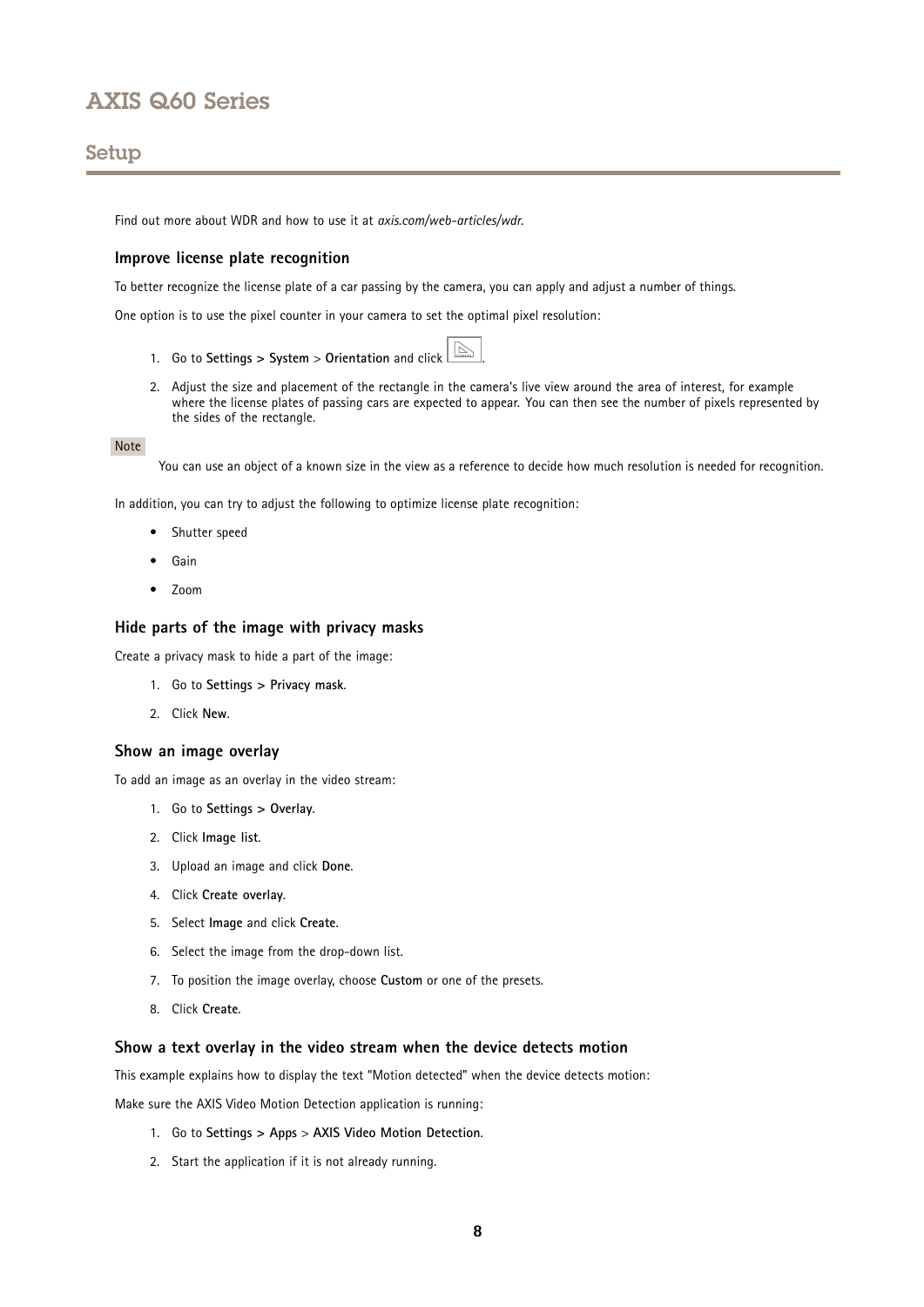## <span id="page-8-0"></span>Setup

3. Make sure you have set up the application according to your needs.

#### Add the overlay text:

- 4. Go to **Settings <sup>&</sup>gt; Overlay**.
- 5. Select **Create overlay** and select **Text** overlay.
- 6. Enter #D in the text field.
- 7. Choose text size and appearance.
- 8. To position the text overlay, choose **Custom** or one of the presets.

#### Create <sup>a</sup> rule:

- 9. Go to **System <sup>&</sup>gt; Events <sup>&</sup>gt; Rules** and add <sup>a</sup> rule.
- 10. Type <sup>a</sup> name for the rule.
- 11. In the list of conditions, select AXIS Video Motion Detection.
- 12. In the list of actions, select **Use overlay text**.
- 13. Select <sup>a</sup> view area.
- 14. Type "Motion detected".
- 15. Set the duration.
- 16. Click **Save**.

### Note

If you update the overlay text it will be automatically updated on all video streams dynamically.

#### **Show the pan or tilt position as <sup>a</sup> text overlay**

You can show the pan or tilt position as an overlay in the image.

- 1. Go to **Settings <sup>&</sup>gt; Overlay** and click **Create overlay**.
- 2. Select **Text** and click **Create**.
- 3. In the text field, type  $\# \times$  to show the pan position.

Type  $\#$ *y* to show the tilt position.

- 4. Choose appearance, text size, and alignment.
- 5. The current pan and tilt positions show up in the live view image and in the recording.

### **Adjust the camera view (PTZ)**

To learn more about different pan, tilt, and zoom settings, see *Pan, tilt, and zoom [\(PTZ\)](#page-16-0) on page [17](#page-16-0)*.

#### **Limit the pan, tilt, and zoom movements**

If there are parts of the scene that you don't want the camera to reach, you can limit the pan, tilt, and zoom movements. For example, you want to protect the privacy of residents in an apartment building, which is located close to <sup>a</sup> parking lot that you intend to monitor. To limit the movements, go to **Settings <sup>&</sup>gt; PTZ <sup>&</sup>gt; Limits**.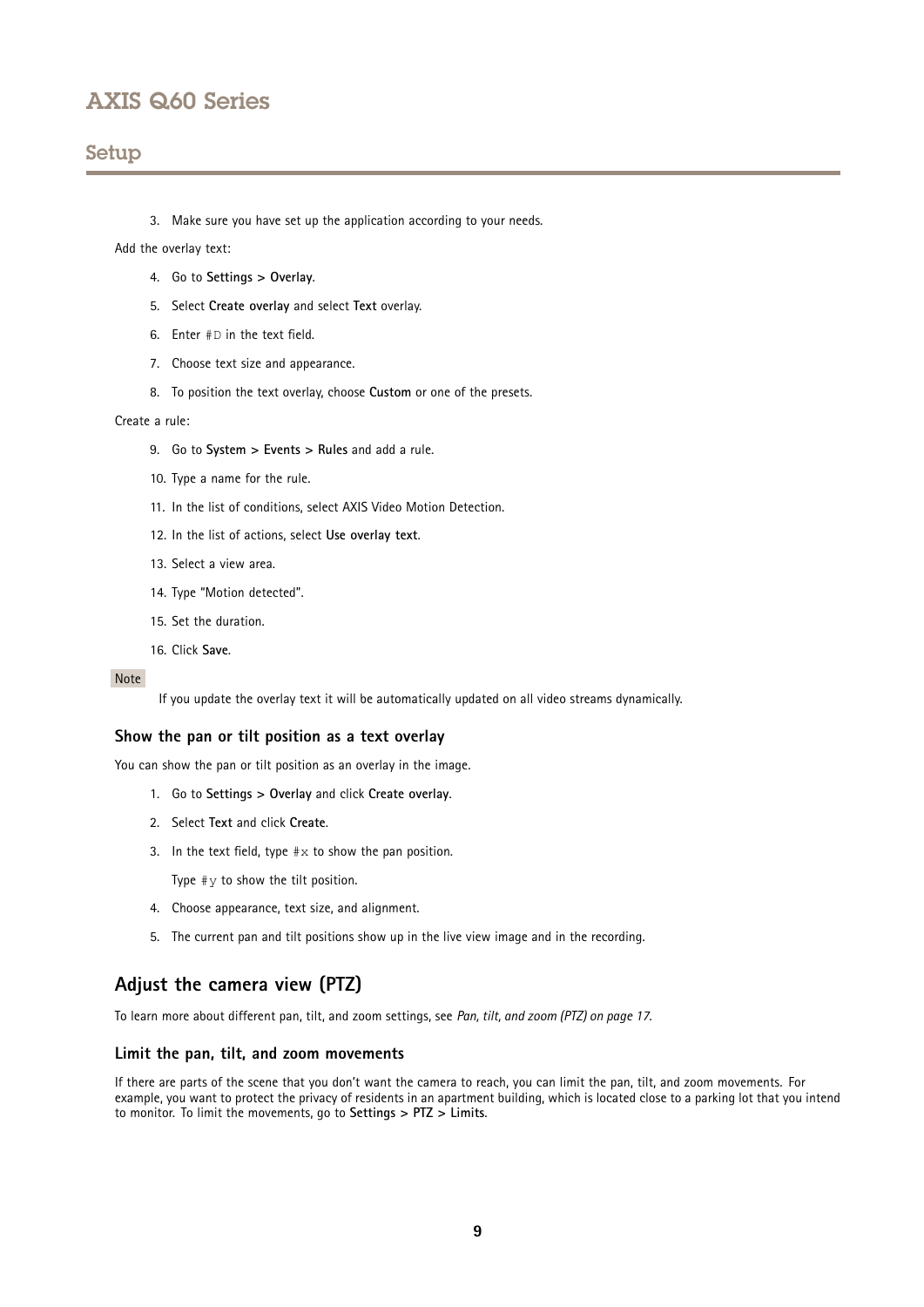## <span id="page-9-0"></span>Setup

### **Create <sup>a</sup> guard tour with preset positions**

A guard tour displays the video stream from different preset positions either in <sup>a</sup> predetermined or random order, and for configurable periods of time.

- 1. Go to **Settings <sup>&</sup>gt; PTZ <sup>&</sup>gt; Guard tours**.
- 2. Click **<sup>+</sup>**.
- 3. Select **Preset position**.
- 4. To edit the guard tour's properties, click  $\boldsymbol{\mathcal{Q}}$ .
- 5. Type <sup>a</sup> name for the guard tour and specify the pause length in minutes between each tour.
- 6. If you want the guard tour to go to the preset positions in <sup>a</sup> random order, turn on **Shuffle**.
- 7. Click **Done**.
- 8. Click **Add** to add the preset positions that you want in your guard tour.
- 9. Click **Done** to exit the guard tour settings.
- 10. To schedule the guard tour, go to **System <sup>&</sup>gt; Events**.

## **View and record video**

To learn more about settings for viewing and recording video, see *[Streaming](#page-16-0) and storage on page [17](#page-16-0)*.

#### **Reduce bandwidth and storage**

#### Important

If you reduce the bandwidth it can result in loss of details in the picture.

- 1. Go to live view and select **H.264**.
- 2. Go to **Settings <sup>&</sup>gt; Stream**.
- 3. Do one or more of the following:
	- Turn on the Zipstream functionality and select the desired level.

Note

The zipstream settings are used for both H.264 and H.265.

- Turn on dynamic GOP and set <sup>a</sup> high GOP length value.
- Increase the compression.
- Turn on dynamic FPS.

### Note

Web browsers do not support H.265 decoding. Use <sup>a</sup> video management system or application supporting H.265 decoding.

#### **Set up network storage**

To store recordings on the network, you need to set up network storage:

- 1. Go to **Settings <sup>&</sup>gt; System** <sup>&</sup>gt; **Storage**.
- 2. Click **Setup** under **Network storage**.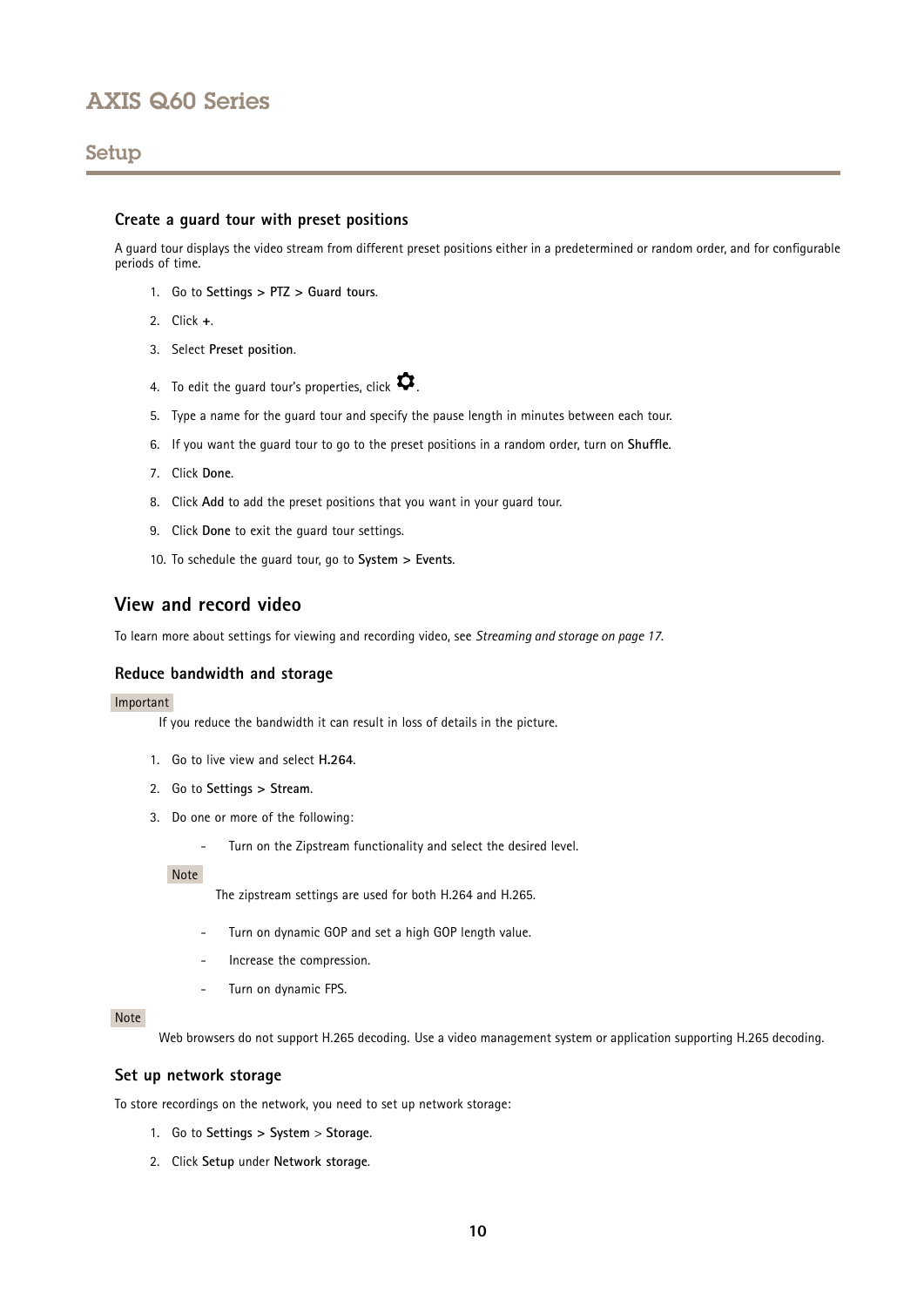### <span id="page-10-0"></span>Setup

- 3. Enter the IP address of the host server.
- 4. Enter the name of the shared location on the host server.
- 5. Move the switch if the share requires <sup>a</sup> login, and enter username and password.
- 6. Click **Connect**.

### **Record and watch video**

To record video you must first set up network storage, see *Set up network [storage](#page-9-0) on page [10](#page-9-0)*, or have an SD card installed.

- 1. Go to the camera's live view.
- 2. Click on **Record** once to start recording and one more time to stop recording.

To watch your recording:

- 1. Click on **Storage <sup>&</sup>gt; Go to recordings**.
- 2. Select your recording in the list and it will play automatically.

## **Set up rules and alerts**

You can create rules to make your device perform an action when certain events occur. A rule consists of conditions and actions. The conditions can be used to trigger the actions. For example, the device can start <sup>a</sup> recording or send an email when it detects motion, or show an overlay text when it records.

### **Trigger an action**

- 1. Go to **Settings <sup>&</sup>gt; System <sup>&</sup>gt; Events** to set up <sup>a</sup> rule. The rule defines when the camera will perform certain actions. Rules can be setup as scheduled, recurring, or for example, triggered by motion detection.
- 2. Select the **Condition** that must be met to trigger the action. If you specify more than one condition for the rule, all of the conditions must be met to trigger the action.
- 3. Select which **Action** the camera should perform when the conditions are met.

#### Note

If you make changes to an active rule, then the rule needs to be restarted for the changes to take effect.

### **Record video when the camera detects motion**

This example explains how to set up the camera to start recording to the SD card five seconds before it detects motion and to stop one minute after.

Make sure the AXIS Video Motion Detection application is running:

- 1. Go to **Settings <sup>&</sup>gt; Apps** <sup>&</sup>gt; **AXIS Video Motion Detection**.
- 2. Start the application if it is not already running.
- 3. Make sure you have set up the application according to your needs.

#### Create <sup>a</sup> rule:

- 1. Go to **Settings <sup>&</sup>gt; System <sup>&</sup>gt; Events** and add <sup>a</sup> rule.
- 2. Type <sup>a</sup> name for the rule.
- 3. In the list of conditions, under **Application**, select **AXIS Video Motion Detection (VMD)**.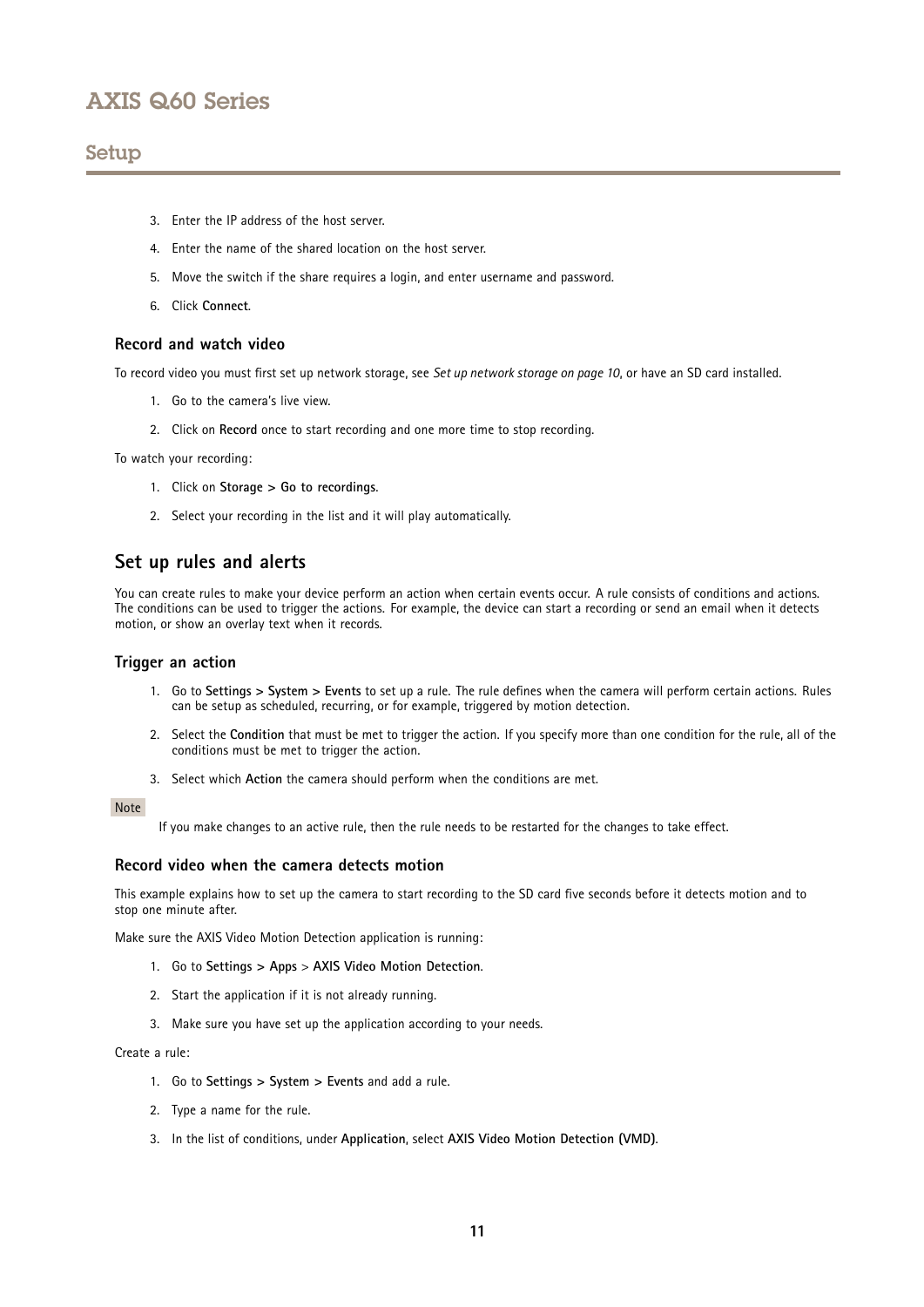## Setup

- 4. In the list of actions, under **Recordings**, select **Record video while the rule is active**.
- 5. Select an existing stream profile or create <sup>a</sup> new one.
- 6. Set the prebuffer time to 5 seconds.
- 7. Set the postbuffer time to 60 seconds.
- 8. In the list of storage options, select **SD card**.
- 9. Click **Save**.

### **Direct the camera to <sup>a</sup> preset position when the camera detects motion**

This example explains how to set up the camera to go to <sup>a</sup> preset position when it detects motion in the image.

Make sure the AXIS Video Motion Detection application is running:

- 1. Go to **Settings <sup>&</sup>gt; Apps** <sup>&</sup>gt; **AXIS Video Motion Detection**.
- 2. Start the application if it is not already running.
- 3. Make sure you have set up the application according to your needs.

Add <sup>a</sup> preset position:

Go to **Settings <sup>&</sup>gt; PTZ** and set where you want the camera to be directed by creating <sup>a</sup> preset position.

Create <sup>a</sup> rule:

- 1. Go to **Settings <sup>&</sup>gt; System** <sup>&</sup>gt; **Events <sup>&</sup>gt; Rules** and add <sup>a</sup> rule.
- 2. Type <sup>a</sup> name for the rule.
- 3. In the list of conditions, select <sup>a</sup> video motion detection condition under **Application**.
- 4. From the list of actions, select **Go to preset position**.
- 5. Select the preset position you want the camera to go to.
- 6. Click **Save**.

### **Record video when the camera detects loud noises**

This example explains how to set up the camera to start recording to the SD card five seconds before it detects loud noise and to stop one minute after.

Turn on audio:

1. Set up the stream profile to include audio, see *Add audio to your [recording](#page-14-0) on page [15](#page-14-0)*.

Turn on audio detection:

- 1. Go to **Settings <sup>&</sup>gt; System <sup>&</sup>gt; Detectors <sup>&</sup>gt; Audio detection**.
- 2. Adjust the alarm level according to your needs.

Create <sup>a</sup> rule:

- 1. Go to **Settings <sup>&</sup>gt; System <sup>&</sup>gt; Events** and add <sup>a</sup> rule.
- 2. Type <sup>a</sup> name for the rule.
- 3. In the list of conditions, under **Audio**, select **Audio Detection**.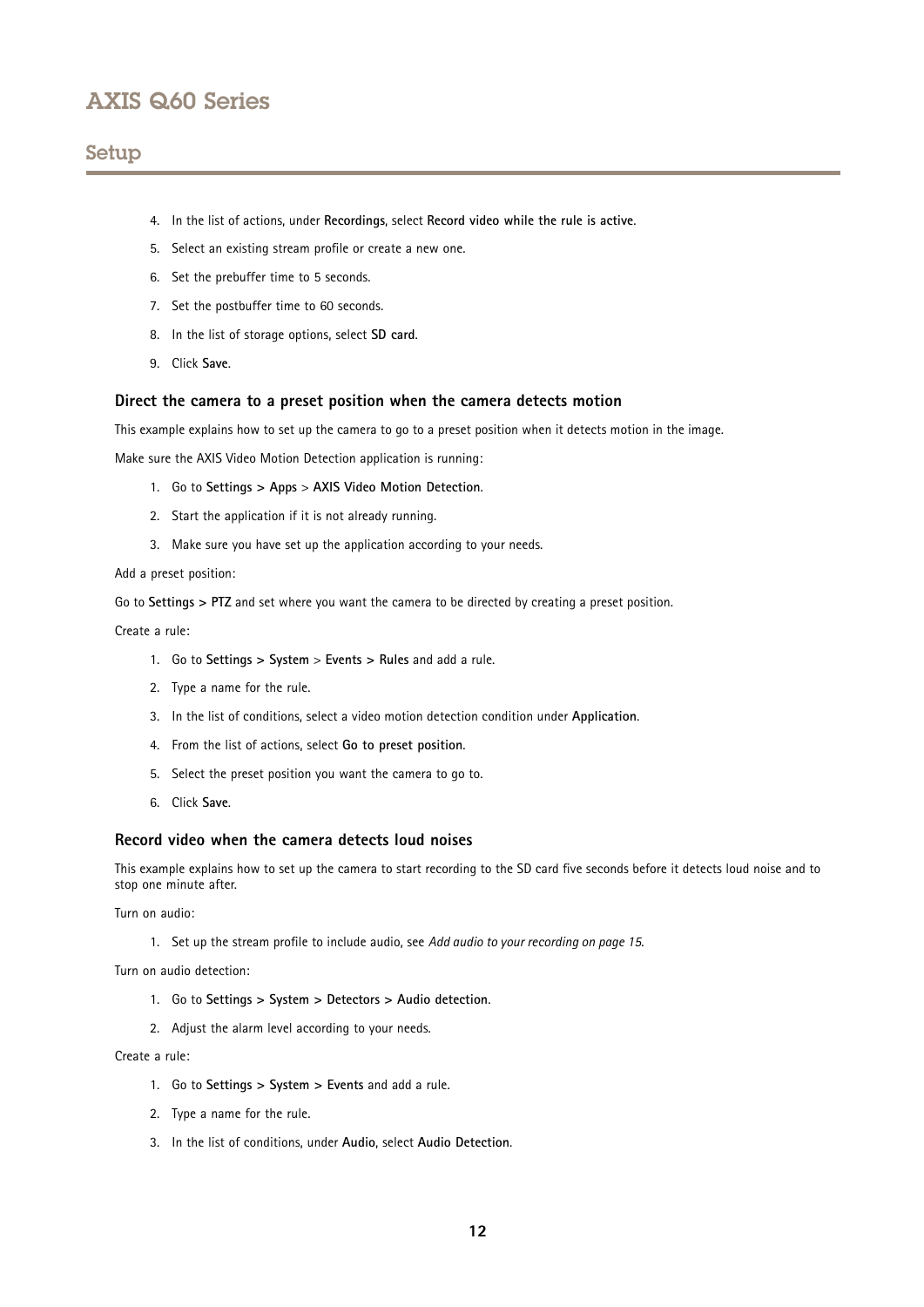## Setup

- 4. In the list of actions, under **Recordings**, select **Record video**.
- 5. Select the stream profile where audio has been turned on.
- 6. Set the prebuffer time to 5 seconds.
- 7. Set the postbuffer time to 60 seconds.
- 8. In the list of storage options, select **SD card**.
- 9. Click **Save**.

### **Zoom in on <sup>a</sup> specific area automatically with gatekeeper**

This example explains how to use the gatekeeper functionality to make the camera zoom in automatically on the license plate of <sup>a</sup> car that passes through <sup>a</sup> gate. When the car has passed, the camera zooms out to the home position.

Create the preset positions:

- 1. Go to **Settings <sup>&</sup>gt; PTZ <sup>&</sup>gt; Preset positions**.
- 2. Create the home position that includes the entrance of the gate.
- 3. Create the zoomed-in preset position so that it covers the area in the image where you assume that the license plate will appear.

Create <sup>a</sup> motion detection profile:

- 1. Go to **Settings <sup>&</sup>gt; Apps** and open AXIS Video Motion Detection.
- 2. Create <sup>a</sup> profile that covers the entrance of the gate and then save the profile.

Create <sup>a</sup> rule:

- 1. Go to **Settings <sup>&</sup>gt; System <sup>&</sup>gt; Events** and add <sup>a</sup> rule.
- 2. Name the rule "Gatekeeper".
- 3. In the list of conditions, under **Application**, select the motion detection profile.
- 4. In the list of actions, under **Preset positions**, select**Go to preset position**.
- 5. Select <sup>a</sup> **Video channel**.
- 6. Select the **Preset position**.
- 7. To make the camera wait <sup>a</sup> while before it returns to the home position, select **Home timeout**, and set <sup>a</sup> time.
- 8. Click **Save**.

### **Use audio to deter intruders**

This example explains how to connect <sup>a</sup> speaker to the camera and set it up to play <sup>a</sup> warning message when the camera detects motion in a restricted area.

#### **Required hardware**

• Active speaker with built-in amplifier and connecting wires

#### *NOTICE*

Make sure the camera is disconnected from power before making the connections. Reconnect to power after connecting the wires.

**Add audio clip to the camera**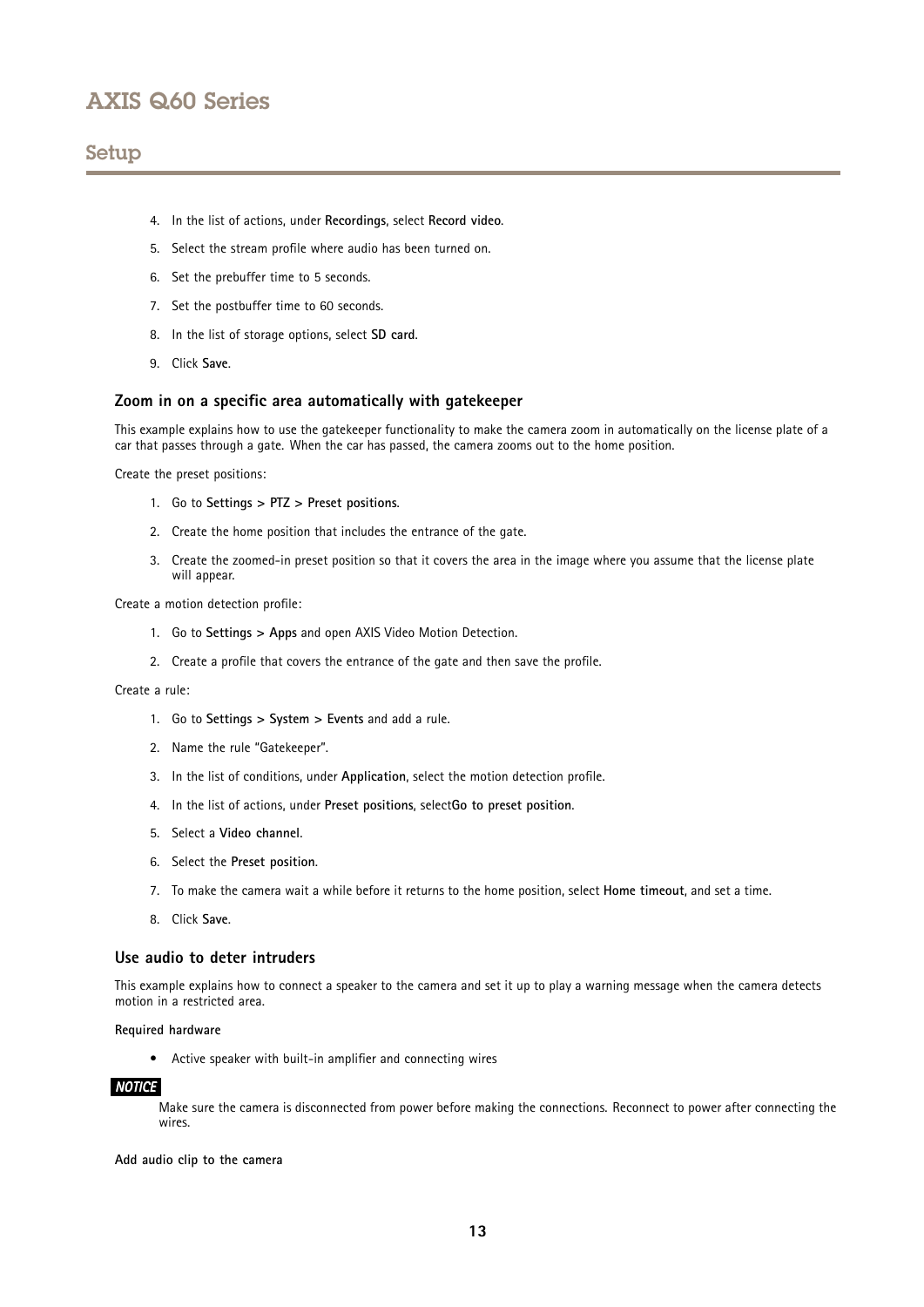## Setup

- 1. Go to Settings  $>$  Audio  $>$  Output and click  $\Box$
- 2. Click **Upload new clip**.
- 3. Browse to locate your audio clip and click **Done**.

To trigger the camera to play the audio clip when it detects motion, create <sup>a</sup> rule in the camera's webpage.

### **Record video when the camera detects impact**

Shock detection allows the camera to detect tampering caused by vibrations or shock. Vibrations due to the environment or to an object can trigger an action depending on the shock sensitivity range, which can be set from 0 to 100. In this scenario, someone is throwing rocks at the camera after hours and you would like to get <sup>a</sup> video clip of the event.

Turn on shock detection:

- 1. Go to **Settings <sup>&</sup>gt; System <sup>&</sup>gt; Detectors**.
- 2. Turn on shock detection, and set <sup>a</sup> value for the shock sensitivity.

### Create <sup>a</sup> rule:

- 1. Go to **Settings <sup>&</sup>gt; System <sup>&</sup>gt; Events** and add <sup>a</sup> rule.
- 2. Type <sup>a</sup> name for the rule.
- 3. In the list of conditions, under **Device status**, select **Shock detected**.
- 4. Click **<sup>+</sup>** to add <sup>a</sup> second condition.
- 5. In the list of conditions, under **Scheduled and recurring**, select **Scheduled event**.
- 6. In the list of schedules, selet **After hours** .
- 7. In the list of actions, under **Recordings**, select **Record video while the rule is active**.
- 8. Select <sup>a</sup> **Camera**.
- 9. Set the prebuffer time to 5 seconds.
- 10. Set the postbuffer time to 60 seconds.
- 11. Select where to save the recordings.
- 12. Click **Save**.

#### **Send an email automatically if someone spray paints the lens**

- 1. Go to **System <sup>&</sup>gt; Detectors**.
- 2. Turn on **Trigger on dark images**. This will trigger an alarm if the lens is sprayed, covered, or rendered severely out of focus.
- 3. Set <sup>a</sup> duration for **Trigger after**. The value indicates the time that must pass before an email is sent.

#### Create <sup>a</sup> rule:

- 1. Go to **Events <sup>&</sup>gt; Rules** and add <sup>a</sup> rule.
- 2. Type <sup>a</sup> name for the rule.
- 3. In the list of conditions, select **Tampering**.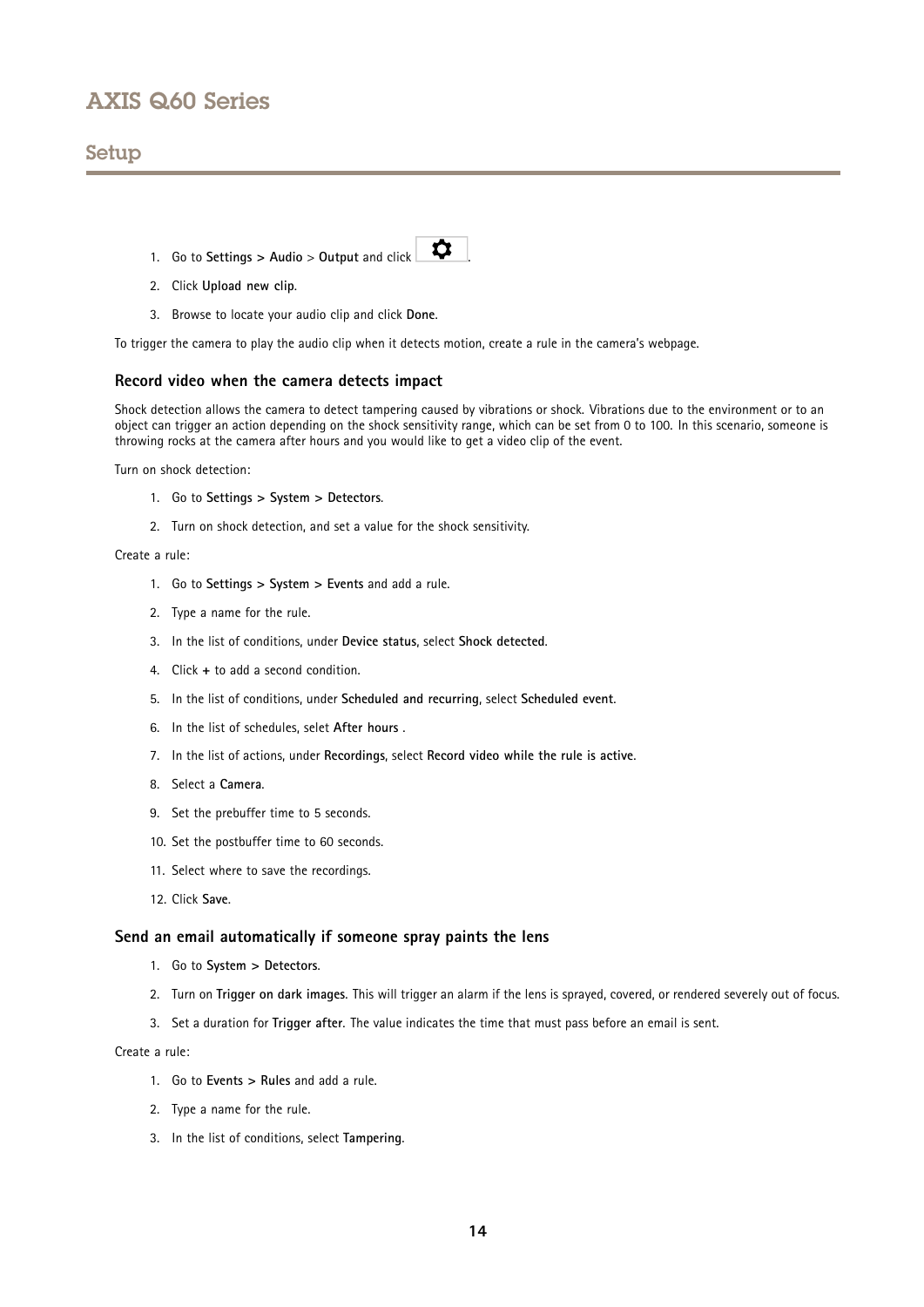## <span id="page-14-0"></span>Setup

- 4. In the list of actions, select **Send notification to email** and then select <sup>a</sup> recipient from the list. Go to **Recipients** to create <sup>a</sup> new recipient.
- 5. Type <sup>a</sup> subject and <sup>a</sup> message for the email.
- 6. Click **Save**.

### **Add audio to your recording**

Edit the stream profile which is used for the recording:

- 1. Go to **Settings <sup>&</sup>gt; Stream** and click **Stream profiles**.
- 2. Select the stream profile and click **Audio**.
- 3. Select the checkbox and select **Include**.
- 4. Click **Save**.
- 5. Click **Close**.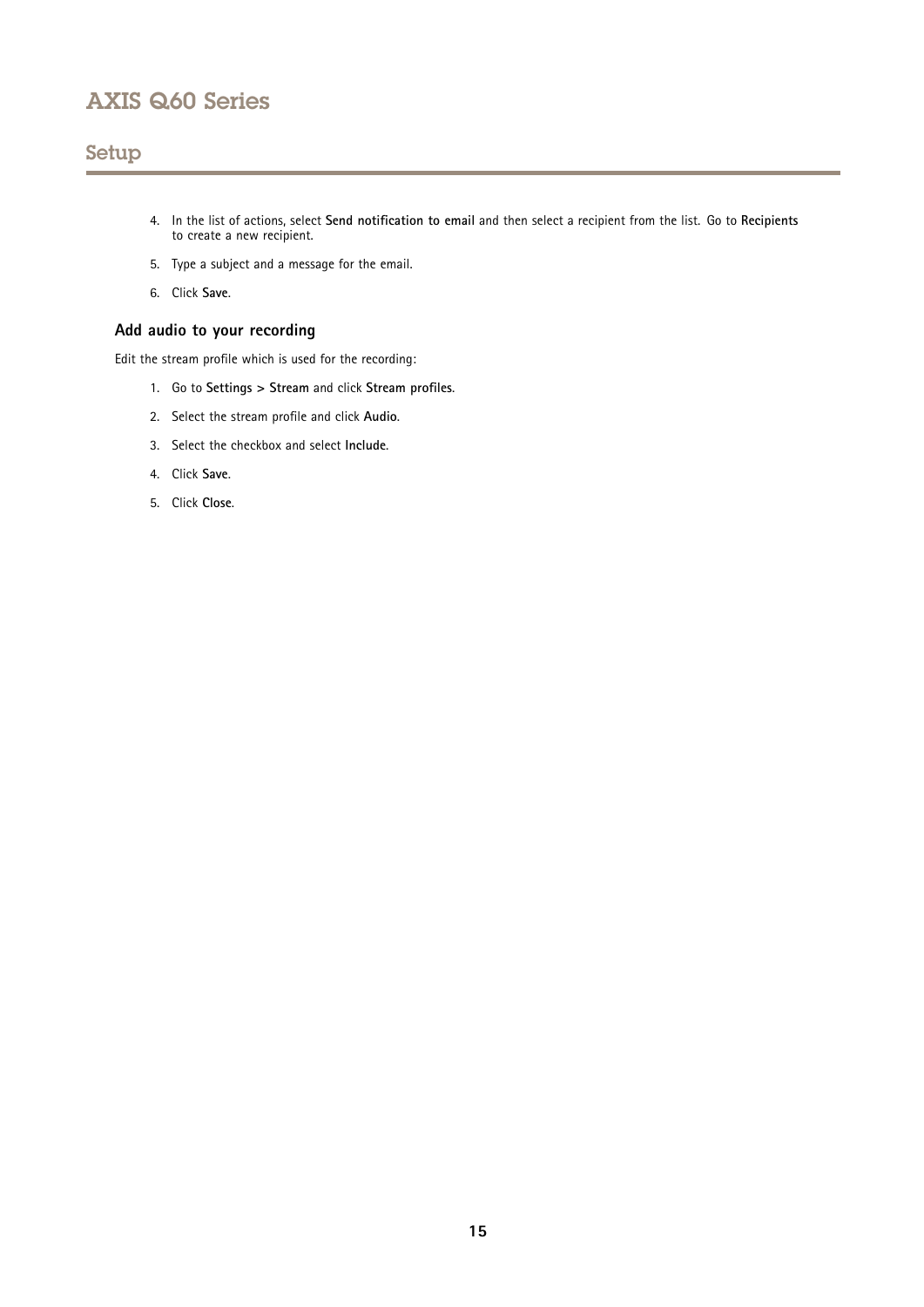## <span id="page-15-0"></span>Learn more

### Learn more

## **Cleaning recommendations**

If the camera gets grease stains or becomes heavily soiled, you can clean it with mild, solvent-free soap or detergent.

### **WARNING**

Never use harsh detergent, for example gasoline, benzene or acetone.

- 1. Use <sup>a</sup> can of compressed air to remove any dust or loose dirt from the device.
- 2. Clean the device with <sup>a</sup> soft cloth dampened with mild detergent and lukewarm water.
- 3. Wipe carefully with <sup>a</sup> dry cloth.

#### Note

Avoid cleaning in direct sunlight or at elevated temperatures, as this may cause stains when the water droplets have dried.

## **Bitrate control**

By setting the bitrate control you can manage the bandwidth consumption for your video stream.

#### **Variable bitrate (VBR)**

With variable bitrate the bandwidth varies based on the level of activity in the scene. The more activity in the scene, the more bandwidth is required. This option guarantees that image quality is constant but requires storage margins.

#### **Maximum bitrate (MBR)**

The maximum bitrate option allows you to set <sup>a</sup> target bitrate value to be able to handle system bitrate limitations. To keep the instantaneous bitrate below the specified target bitrate, there may be <sup>a</sup> decrease in image quality or the frame rate may decrease. You have the option to prioritize either image quality or frame rate. It is recommended to configure the target bitrate higher than the expected bitrate to have margins for additional complexity that needs to be captured.

#### **Average bitrate (ABR)**

With average bitrate, the bitrate is automatically adjusted over <sup>a</sup> longer timescale to meet the specified target and provide the best quality on the video stream based on available storage. Image quality is decreased uniformly. You can still get good image quality when there is activity in the scene. The average bitrate option allows you to define the total storage required to store the video stream for <sup>a</sup> specified amount of time (retention time) when image quality is adjusted to meet the specified target bitrate. Specify the average bitrate settings in one of the following ways:

- Set the target bitrate and the retention time to calculate the estimated storage need.
- Use the target bitrate calculator to calculate the average bitrate, based on available storage and desired retention time.

You have also the option to turn on maximum bitrate to specify <sup>a</sup> bitrate limit.

## **Capture modes**

Capture mode defines the maximum frame rate available in the Axis product. Depending on which capture mode you select, you may not be able to use WDR.

Which capture mode to choose depends on the requirements of frame rate and resolution for the specific surveillance setup. For specifications about available capture modes, see the product's datasheet at *[axis.com](https://www.axis.com)*.

### **Privacy masks**

A privacy mask is <sup>a</sup> user-defined area that covers <sup>a</sup> part of the monitored area. In the video stream, privacy masks appear either as blocks of solid color or with <sup>a</sup> mosaic pattern.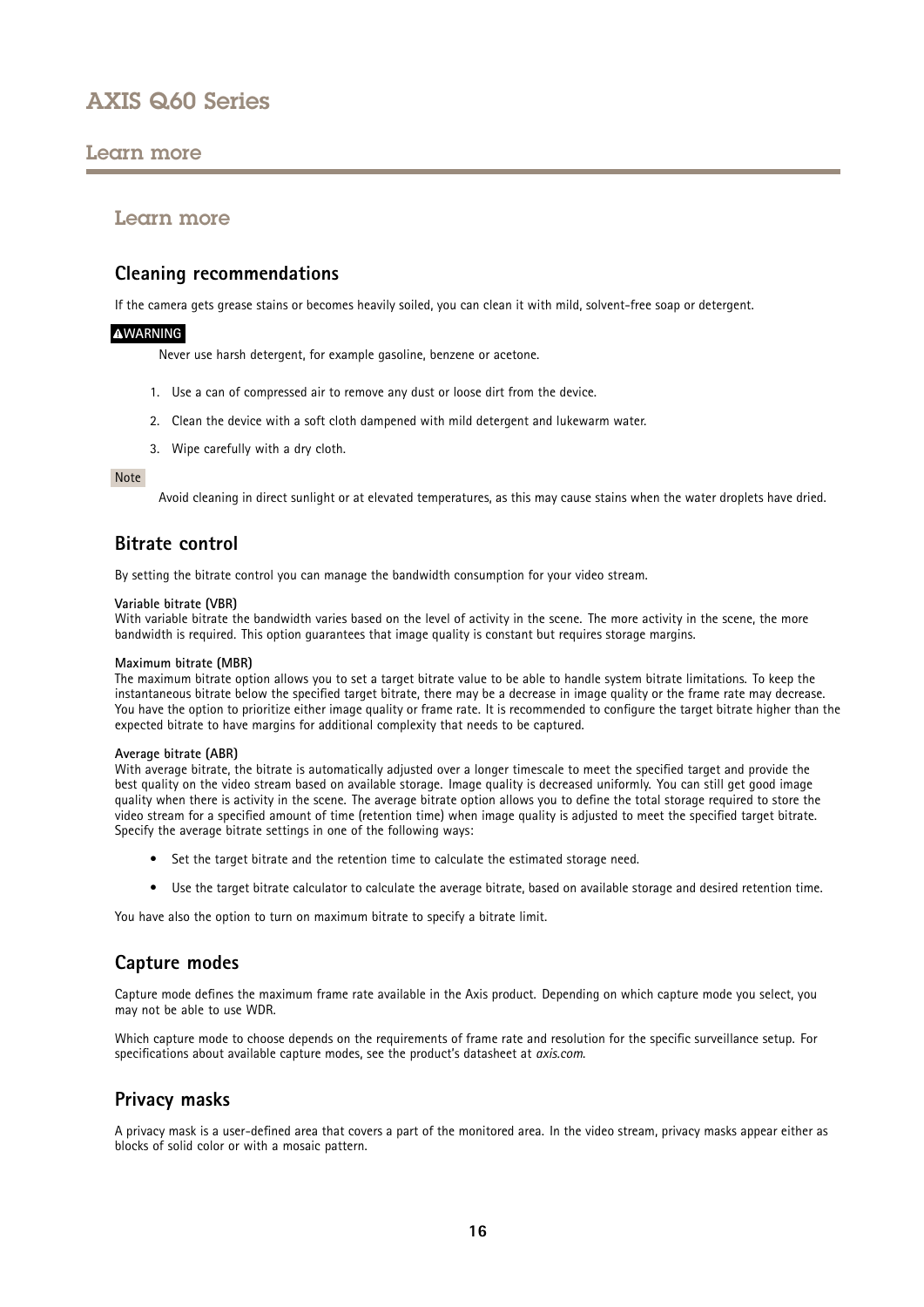### <span id="page-16-0"></span>Learn more

You'll see the privacy mask on all snapshots, recorded video, and live streams.

You can use the VAPIX® application programming interface (API) to turn off the privacy masks.

#### Important

If you use multiple privacy masks it may affect the product's performance.

### **Overlays**

Overlays are superimposed over the video stream. They are used to provide extra information during recordings, such as <sup>a</sup> timestamp, or during product installation and configuration. You can add either text or an image.

The video streaming indicator is another type of overlay. It shows you that the live view video stream is live.

### **Pan, tilt, and zoom (PTZ)**

### **Guard tours**

A guard tour displays the video stream from different preset positions either in <sup>a</sup> predetermined or random order, and for configurable periods of time. Once started, <sup>a</sup> guard tour continues to run until stopped, even when there are no clients (web browsers) viewing the images.

### **Streaming and storage**

#### **Video compression formats**

Decide which compression method to use based on your viewing requirements, and on the properties of your network. The available options are:

#### **Motion JPEG**

Motion JPEG, or MJPEG, is <sup>a</sup> digital video sequence that is made up of <sup>a</sup> series of individual JPEG images. These images are then displayed and updated at <sup>a</sup> rate sufficient to create <sup>a</sup> stream that shows constantly updated motion. For the viewer to perceive motion video the rate must be at least <sup>16</sup> image frames per second. Full motion video is perceived at <sup>30</sup> (NTSC) or <sup>25</sup> (PAL) frames per second.

The Motion JPEG stream uses considerable amounts of bandwidth, but provides excellent image quality and access to every image contained in the stream.

#### **H.264 or MPEG-4 Part 10/AVC**

#### Note

H.264 is <sup>a</sup> licensed technology. The Axis product includes one H.264 viewing client license. To install additional unlicensed copies of the client is prohibited. To purchase additional licenses, contact your Axis reseller.

H.264 can, without compromising image quality, reduce the size of <sup>a</sup> digital video file by more than 80% compared to the Motion JPEG format and by as much as 50% compared to the MPEG-4 standard. This means that less network bandwidth and storage space are required for <sup>a</sup> video file. Or seen another way, higher video quality can be achieved for <sup>a</sup> given bitrate.

#### **H.265 or MPEG-H Part 2/HEVC**

#### Note

H.265 is licensed technology. The Axis product includes one H.265 viewing client license. To install additional unlicensed copies of the client is prohibited. To purchase additional licenses, contact your Axis reseller.

#### **How do Image, Stream, and Stream profile settings relate to each other?**

The **Image** tab contains camera settings that affect all video streams from the product. If you change something in this tab, it immediately affects all video streams and recordings.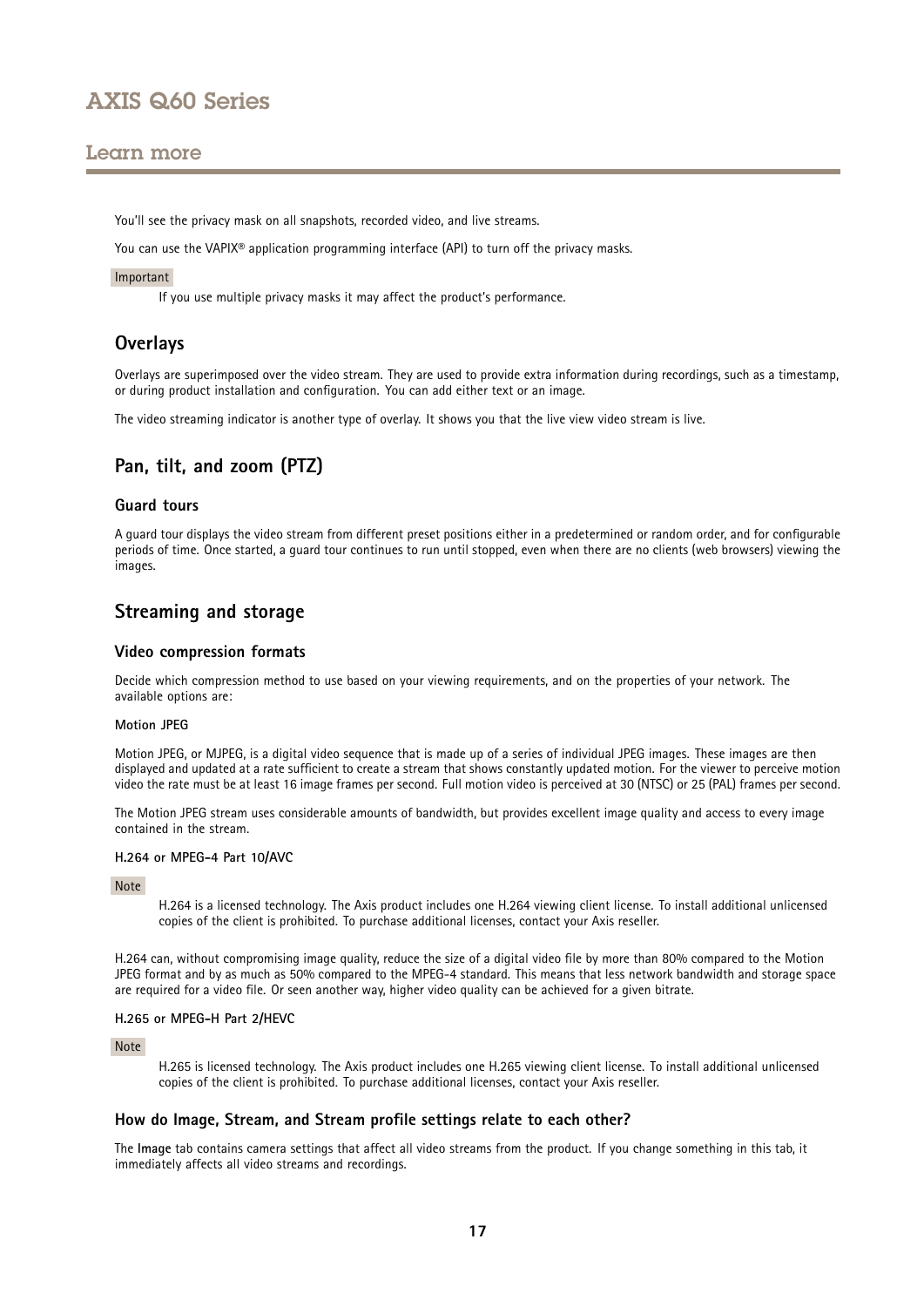## <span id="page-17-0"></span>Learn more

The **Stream** tab contains settings for video streams. You get these settings if you request <sup>a</sup> video stream from the product and don't specify for example resolution, or frame rate. When you change the settings in the **Stream** tab, it doesn't affect ongoing streams, but it will take effect when you start <sup>a</sup> new stream.

The **Stream profiles** settings override the settings from the **Stream** tab. If you request <sup>a</sup> stream with <sup>a</sup> specific stream profile, the stream contains the settings of that profile. If you request <sup>a</sup> stream without specifying <sup>a</sup> stream profile, or request <sup>a</sup> stream profile that doesn't exist in the product, the stream contains the settings from the **Stream** tab.

## **Applications**

AXIS Camera Application Platform (ACAP) is an open platform that enables third parties to develop analytics and other applications for Axis products. To find out more about available applications, downloads, trials and licenses, go to *[axis.com/applications](https://www.axis.com/applications)*.

To find the user manuals for Axis applications, go to *[axis.com](https://www.axis.com)*.

#### Note

• Several applications can run at the same time but some applications might not be compatible with each other. Certain combinations of applications might require too much processing power or memory resources when run in parallel. Verify that the applications work together before deployment.

### **Autotracking**

With autotracking, the camera automatically zooms in on and tracks moving objects, for example <sup>a</sup> vehicle or <sup>a</sup> person. You can manually select an object to track, or set up trigger areas and let the camera detect moving objects. The application is best suited for open areas with no obscuring objects and where movement is unusual. When the camera doesn't track an object, it returns to its home position.

#### Important

- Autotracking is designed for areas with <sup>a</sup> limited amount of movement.
- Autotracking does not track objects behind privacy masks.
- If both autotracking and guard tour are enabled, guard tour takes priority over autotracking. This means autotracking stops if <sup>a</sup> guard tour starts.

## **Security**

#### **TPM module**

The TPM (Trusted Platform Module) is <sup>a</sup> component that provides cryptographic features to protect information from unauthorized access. It is always activated and there are no settings you can change.

To learn more about TPM, go to *[axis.com/press-center/media-resources/white-papers](https://www.axis.com/press-center/media-resources/white-papers)*.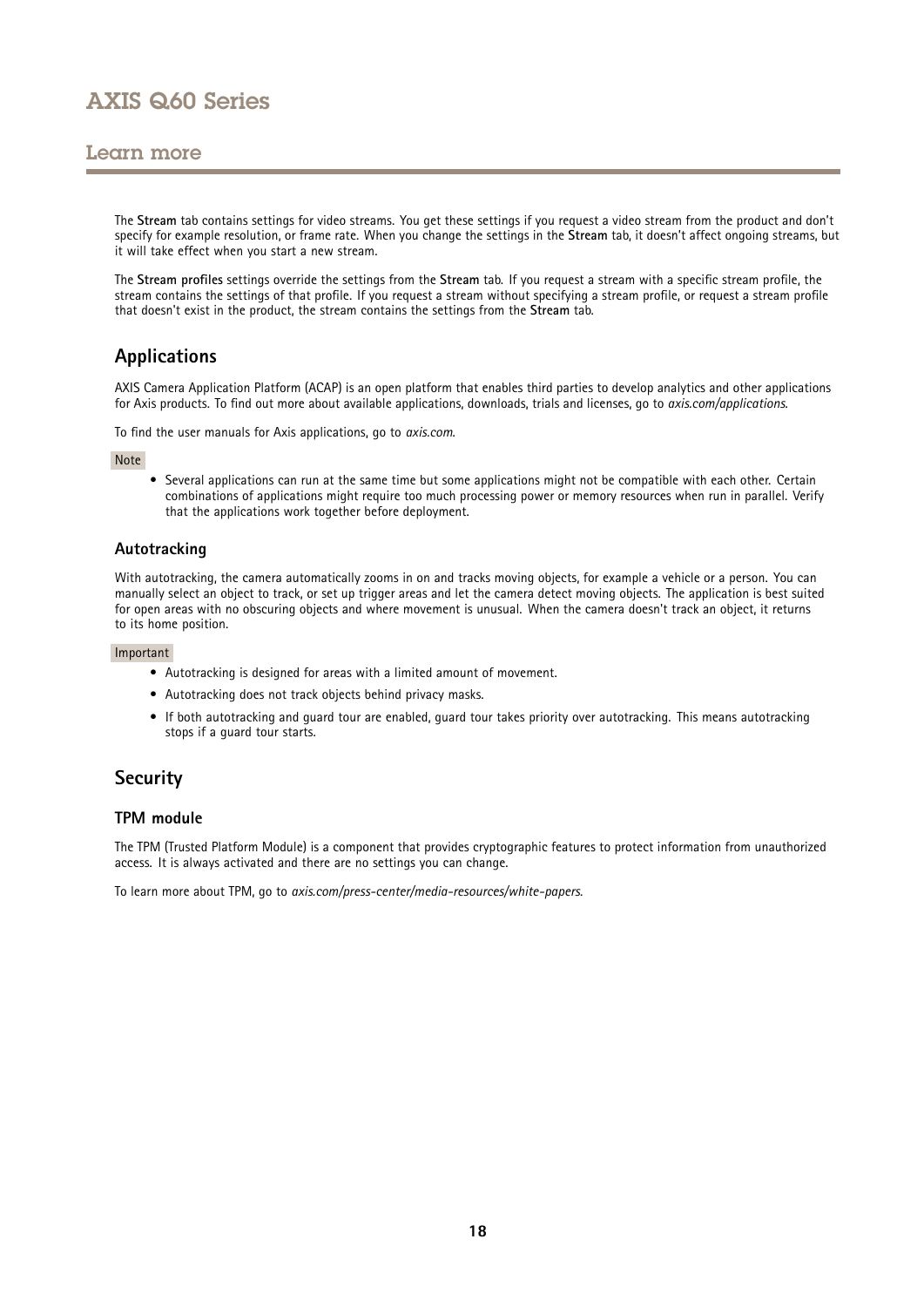# <span id="page-18-0"></span>Troubleshooting

## Troubleshooting

If you can't find what you're looking for here, try the troubleshooting section at *[axis.com/support](https://www.axis.com/support)*.

## **Reset to factory default settings**

#### Important

Reset to factory default should be used with caution. A reset to factory default resets all settings, including the IP address, to the factory default values.

To reset the product to the factory default settings:

- 1. Press and hold the control button and the power button for 15–30 seconds until the status LED indicator flashes amber. See *Product [overview](#page-22-0) on page [23](#page-22-0)*.
- 2. Release the control button but continue to hold down the power button until the status LED indicator turns green.
- 3. Release the power button and assemble the product.
- 4. The process is now complete. The product has been reset to the factory default settings. If no DHCP server is available on the network, the default IP address is 192.168.0.90.
- 5. Using the installation and management software tools to assign an IP address, set the password and access the video stream.

It is also possible to reset parameters to factory default through the web interface. Go to **Settings <sup>&</sup>gt; System <sup>&</sup>gt; Maintenance** and click **Default**.

## **Firmware options**

Axis offers product firmware management according to either the active track or the long-term support (LTS) tracks. Being on the active track means continuously getting access to all the latest product features, while the LTS tracks provide <sup>a</sup> fixed platform with periodic releases focused mainly on bug fixes and security updates.

Using firmware from the active track is recommended if you want to access the newest features, or if you use Axis end-to-end system offerings. The LTS tracks are recommended if you use third-party integrations, which are not continuously validated against the latest active track. With LTS, the products can maintain cybersecurity without introducing any significant functional changes or affecting any existing integrations. For more detailed information about Axis product firmware strategy, go to *[axis.com/support/firmware](https://www.axis.com/support/firmware)*.

### **Check the current firmware**

Firmware is the software that determines the functionality of network devices. One of your first actions when troubleshooting <sup>a</sup> problem should be to check the current firmware version. The latest version may contain <sup>a</sup> correction that fixes your particular problem.

To check the current firmware:

- 1. Go to the product's webpage.
- 2. Click on the help menu.
- 3. Click **About**.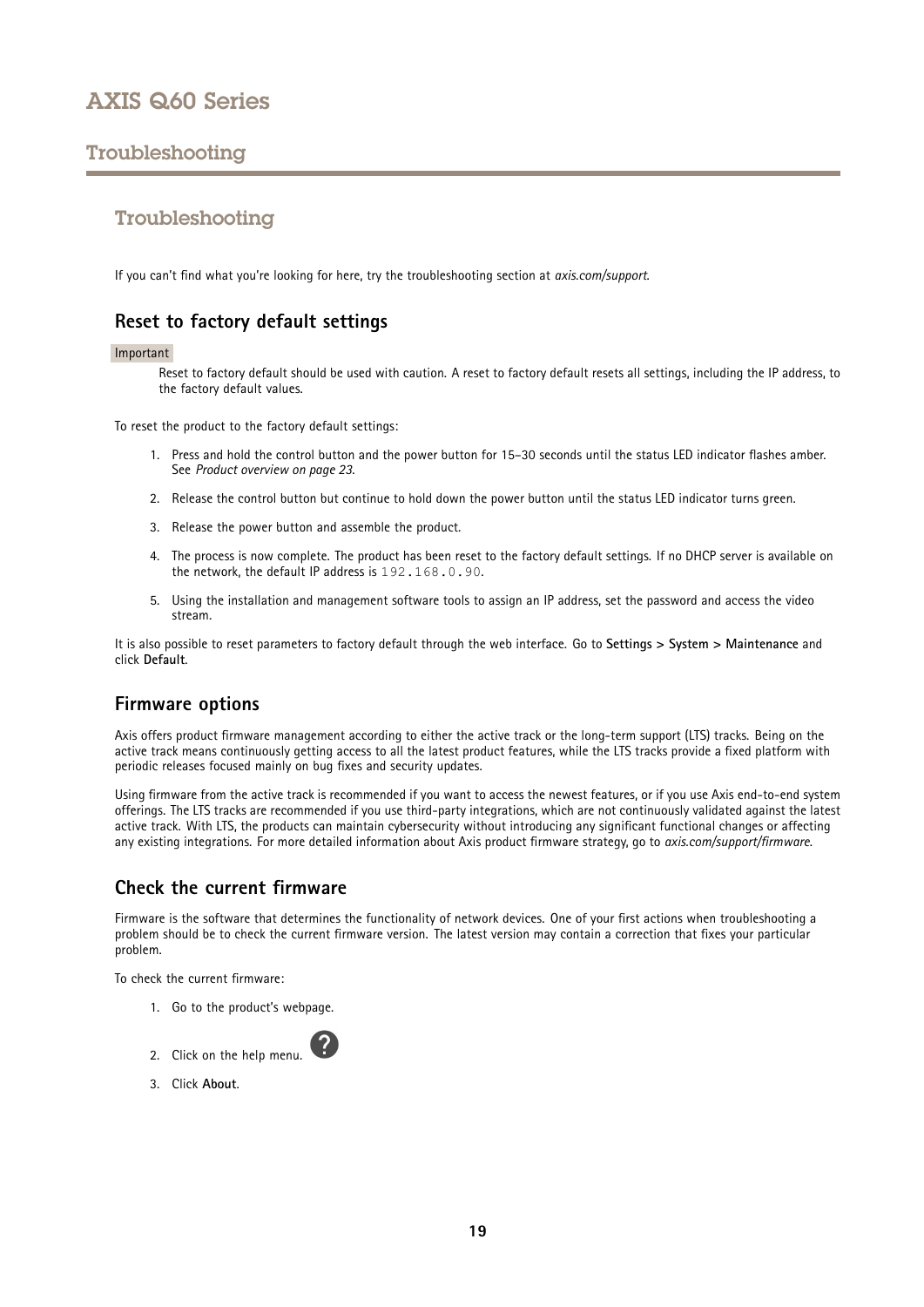# <span id="page-19-0"></span>Troubleshooting

### **Upgrade the firmware**

#### Important

Preconfigured and customized settings are saved when the firmware is upgraded (provided that the features are available in the new firmware) although this is not guaranteed by Axis Communications AB.

#### Important

Make sure the cover is attached during upgrade to avoid installation failure.

#### Important

Make sure the product remains connected to the power source throughout the upgrade process.

#### Note

When you upgrade the product with the latest firmware in the active track, the product receives the latest functionality available. Always read the upgrade instructions and release notes available with each new release before upgrading the firmware. To find the latest firmware and the release notes, go to *[axis.com/support/firmware](https://www.axis.com/support/firmware)*.

- 1. Download the firmware file to your computer, available free of charge at *[axis.com/support/firmware](https://www.axis.com/support/firmware)*.
- 2. Log in to the product as an administrator.
- 3. Go to **Settings <sup>&</sup>gt; System <sup>&</sup>gt; Maintenance**. Follow the instructions on the page. When the upgrade has finished, the product restarts automatically.

AXIS Device Manager can be used for multiple upgrades. Find out more at *[axis.com/products/axis-device-manager](https://www.axis.com/products/axis-device-manager)*.

### **Technical issues, clues and solutions**

If you can't find what you're looking for here, try the troubleshooting section at *[axis.com/support](https://www.axis.com/support)*.

#### **Problems upgrading the firmware**

| Firmware upgrade failure | If the firmware upgrade fails, the device reloads the previous firmware. The most common reason<br>is that the wrong firmware file has been uploaded. Check that the name of the firmware file<br>corresponds to your device and try again. |
|--------------------------|---------------------------------------------------------------------------------------------------------------------------------------------------------------------------------------------------------------------------------------------|
|--------------------------|---------------------------------------------------------------------------------------------------------------------------------------------------------------------------------------------------------------------------------------------|

#### **Problems setting the IP address**

| The device is located on a<br>different subnet | If the IP address intended for the device and the IP address of the computer used to access the<br>device are located on different subnets, you cannot set the IP address. Contact your network<br>administrator to obtain an IP address.                                                                                                                                                                               |  |
|------------------------------------------------|-------------------------------------------------------------------------------------------------------------------------------------------------------------------------------------------------------------------------------------------------------------------------------------------------------------------------------------------------------------------------------------------------------------------------|--|
| The IP address is being used                   | Disconnect the Axis device from the network. Run the ping command (in a Command/DOS window,                                                                                                                                                                                                                                                                                                                             |  |
| by another device                              | type ping and the IP address of the device):                                                                                                                                                                                                                                                                                                                                                                            |  |
|                                                | • If you receive: Reply from <ip address="">: bytes=32; time=10<br/>this means that the IP address may already be in use by another device on the network.<br/>Obtain a new IP address from the network administrator and reinstall the device.<br/>• If you receive: Request timed out, this means that the IP address is available<br/>for use with the Axis device. Check all cabling and reinstall the device.</ip> |  |
| Possible IP address conflict                   | The static IP address in the Axis device is used before the DHCP server sets a dynamic address.                                                                                                                                                                                                                                                                                                                         |  |
| with another device on the                     | This means that if the same default static IP address is also used by another device, there may                                                                                                                                                                                                                                                                                                                         |  |
| same subnet                                    | be problems accessing the device.                                                                                                                                                                                                                                                                                                                                                                                       |  |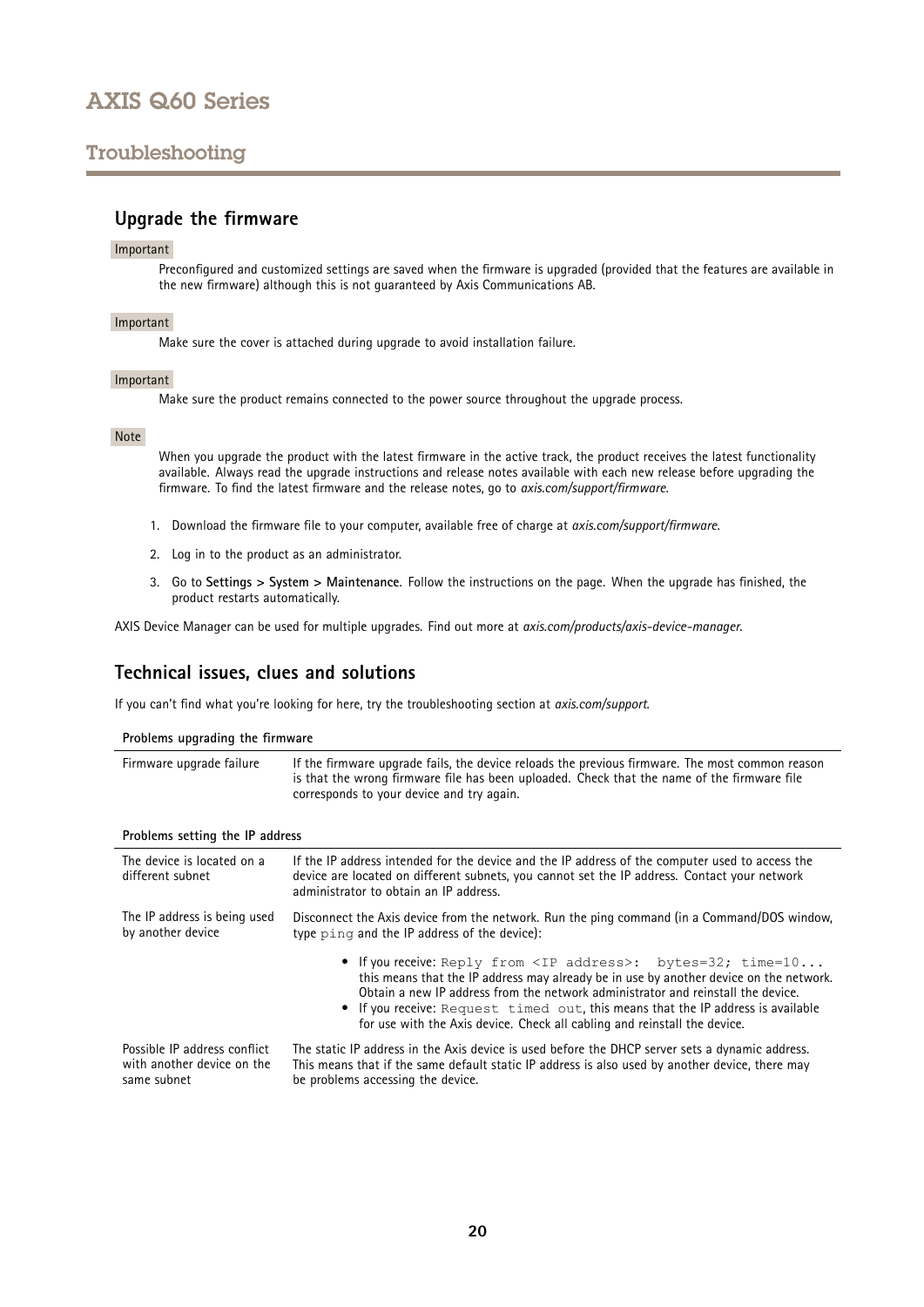## <span id="page-20-0"></span>Troubleshooting

| The device cannot be accessed from a browser |                                                                                                                                                                                                                                                                                                            |  |  |
|----------------------------------------------|------------------------------------------------------------------------------------------------------------------------------------------------------------------------------------------------------------------------------------------------------------------------------------------------------------|--|--|
| Cannot log in                                | When HTTPS is enabled, ensure that the correct protocol (HTTP or HTTPS) is used when attempting<br>to log in. You may need to manually type http or https in the browser's address field.                                                                                                                  |  |  |
|                                              | If the password for the user root is lost, the device must be reset to the factory default settings.<br>See Reset to factory default settings on page 19.                                                                                                                                                  |  |  |
| The IP address has been<br>changed by DHCP   | IP addresses obtained from a DHCP server are dynamic and may change. If the IP address has been<br>changed, use AXIS IP Utility or AXIS Device Manager to locate the device on the network. Identify<br>the device using its model or serial number, or by the DNS name (if the name has been configured). |  |  |
|                                              | If required, a static IP address can be assigned manually. For instructions, go to <i>axis.com/support.</i>                                                                                                                                                                                                |  |  |

#### **The device is accessible locally but not externally**

To access the device externally, we recommend using one of the following applications for Windows® :

- AXIS Companion: free of charge, ideal for small systems with basic surveillance needs.
- AXIS Camera Station: 30-day trial version free of charge, ideal for small to mid-size systems.

For instructions and download, go to *[axis.com/products/axis-companion](https://www.axis.com/products/axis-companion)*.

| Problems with streaming           |                                                                                                                                                                                                                                                                                                                                                                                            |
|-----------------------------------|--------------------------------------------------------------------------------------------------------------------------------------------------------------------------------------------------------------------------------------------------------------------------------------------------------------------------------------------------------------------------------------------|
| Multicast H.264 only              | Check if your router supports multicasting, or if the router settings between the client and the                                                                                                                                                                                                                                                                                           |
| accessible by local clients       | device need to be configured. The TTL (Time To Live) value may need to be increased.                                                                                                                                                                                                                                                                                                       |
| No multicast H.264                | Check with your network administrator that the multicast addresses used by the Axis device                                                                                                                                                                                                                                                                                                 |
| displayed in the client           | are valid for your network.                                                                                                                                                                                                                                                                                                                                                                |
|                                   | Check with your network administrator to see if there is a firewall preventing viewing.                                                                                                                                                                                                                                                                                                    |
| Poor rendering of H.264           | Ensure that your graphics card is using the latest driver. The latest drivers can usually be                                                                                                                                                                                                                                                                                               |
| images                            | downloaded from the manufacturer's website.                                                                                                                                                                                                                                                                                                                                                |
| Color saturation is different     | Modify the settings for your graphics adapter. Go to the adapter's documentation for more                                                                                                                                                                                                                                                                                                  |
| in H.264 and Motion JPEG          | information.                                                                                                                                                                                                                                                                                                                                                                               |
| Lower frame rate than<br>expected | • See Performance considerations on page 21.<br>Reduce the number of applications running on the client computer.<br>Limit the number of simultaneous viewers.<br>• Check with the network administrator that there is enough bandwidth available.<br>Lower the image resolution.<br>The maximum frames per second is dependent on the utility frequency (60/50 Hz)<br>of the Axis device. |
| Can't select H.265 encoding       | Web browsers do not support H.265 decoding. Use a video management system or application                                                                                                                                                                                                                                                                                                   |
| in live view                      | supporting H.265 decoding.                                                                                                                                                                                                                                                                                                                                                                 |

### **Performance considerations**

When setting up your system, it is important to consider how various settings and situations affect the performance. Some factors affect the amount of bandwidth (the bitrate) required, others can affect the frame rate, and some affect both. If the load on the CPU reaches its maximum, this also affects the frame rate.

The following factors are the most important to consider:

- • High image resolution or lower compression levels result in images containing more data which in turn affects the bandwidth.
- Rotating the image in the GUI will increase the product's CPU load.
- Removing or attaching the cover will restart the camera.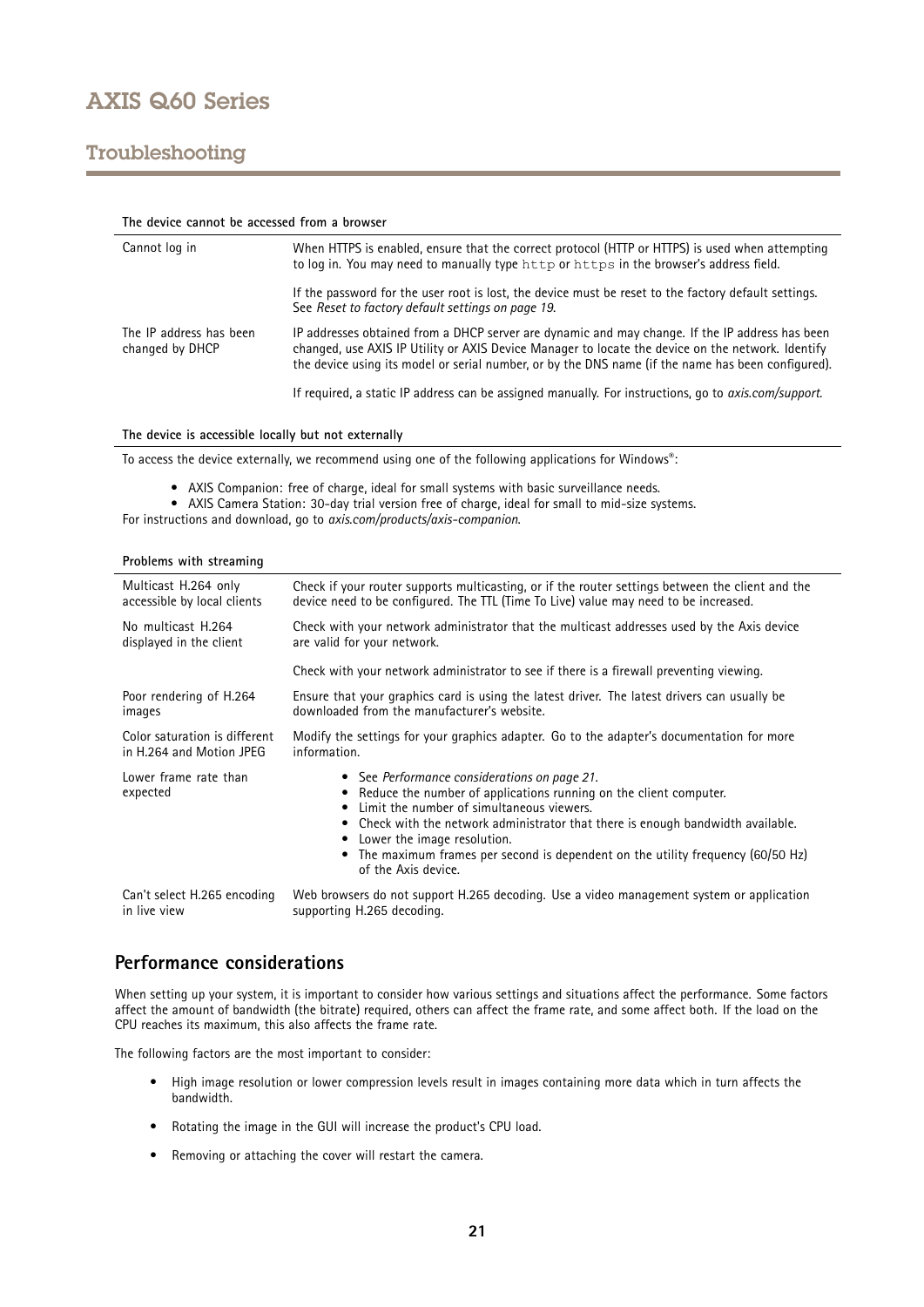# <span id="page-21-0"></span>Troubleshooting

- Access by large numbers of Motion JPEG or unicast H.264 clients affects the bandwidth.
- • Simultaneous viewing of different streams (resolution, compression) by different clients affects both frame rate and bandwidth.

Use identical streams wherever possible to maintain <sup>a</sup> high frame rate. Stream profiles can be used to ensure that streams are identical.

- Accessing Motion JPEG and H.264 video streams simultaneously affects both frame rate and bandwidth.
- Heavy usage of event settings affects the product's CPU load which in turn affects the frame rate.
- Using HTTPS may reduce frame rate, in particular if streaming Motion JPEG.
- Heavy network utilization due to poor infrastructure affects the bandwidth.
- •Viewing on poorly performing client computers lowers perceived performance and affects frame rate.
- • Running multiple AXIS Camera Application Platform (ACAP) applications simultaneously may affect the frame rate and the general performance.

### **Need more help?**

### **Useful links**

• *How to assign an IP [address](https://www.axis.com/files/manuals/um_howtoassignanipaddressandaccessyourdevice_t10118032_en_1811.pdf) and access your device*

### **Contact support**

Contact support at *[axis.com/support](https://www.axis.com/support)*.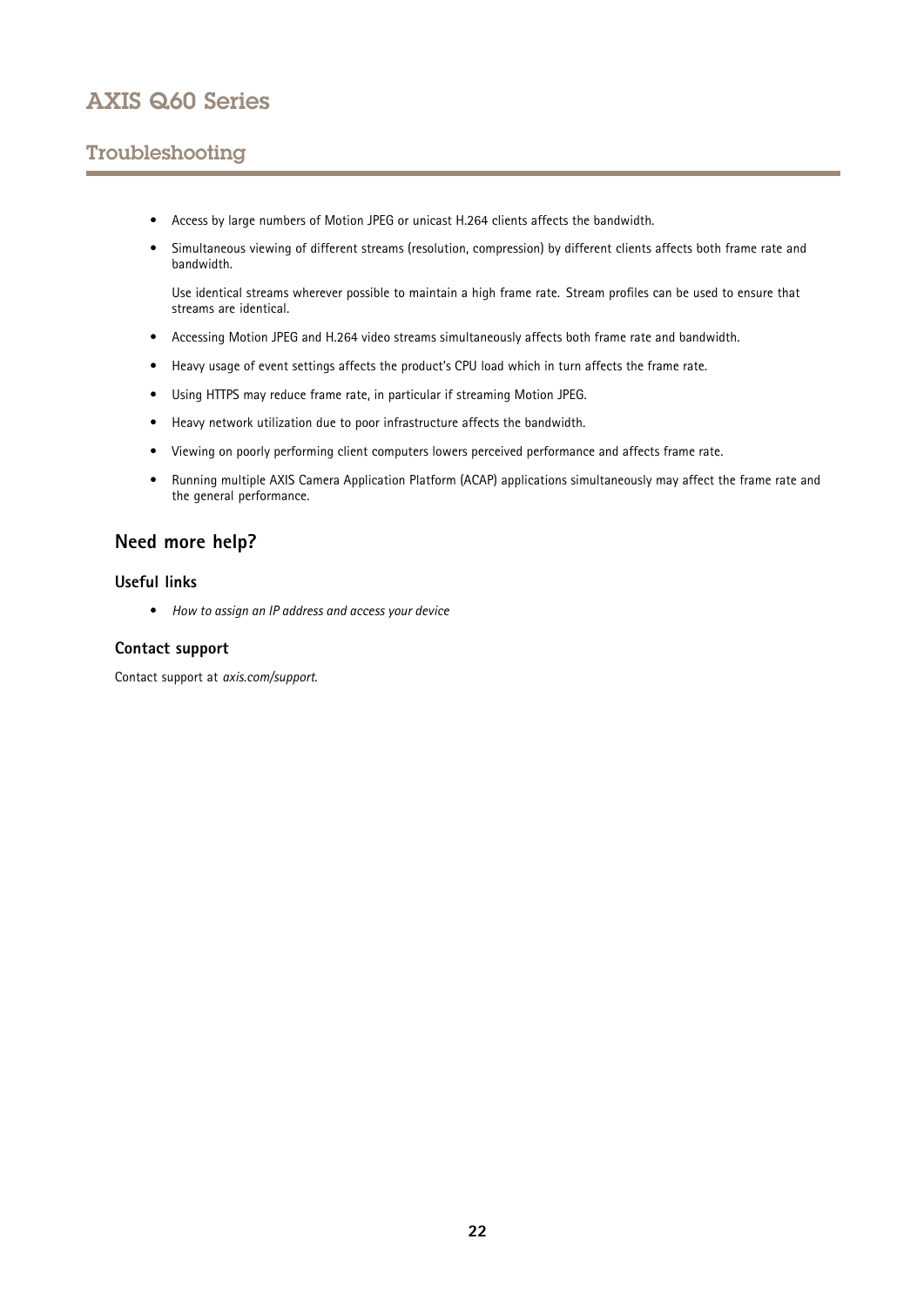# <span id="page-22-0"></span>Specifications

# Specifications

To find the latest version of the product's datasheet, go to the product page at *[axis.com](https://www.axis.com)* and locate **Support & Documentation**.

## **Product overview**



- *1 Multiconnector*
- *<sup>2</sup> Part number (P/N) and serial number (S/N)*
- *3 Network connector (PoE+)*
- *4 Power button*
- *5 Dome*
- *6 Control button*
- *7 Status LED indicator*
- *8 SD card slot*

# **LED indicators**

| <b>Status LED</b> | Indication                                                                      |
|-------------------|---------------------------------------------------------------------------------|
| Unlit             | Connection and normal operation.                                                |
| Green             | Shows steady green for 10 seconds for normal operation after startup completed. |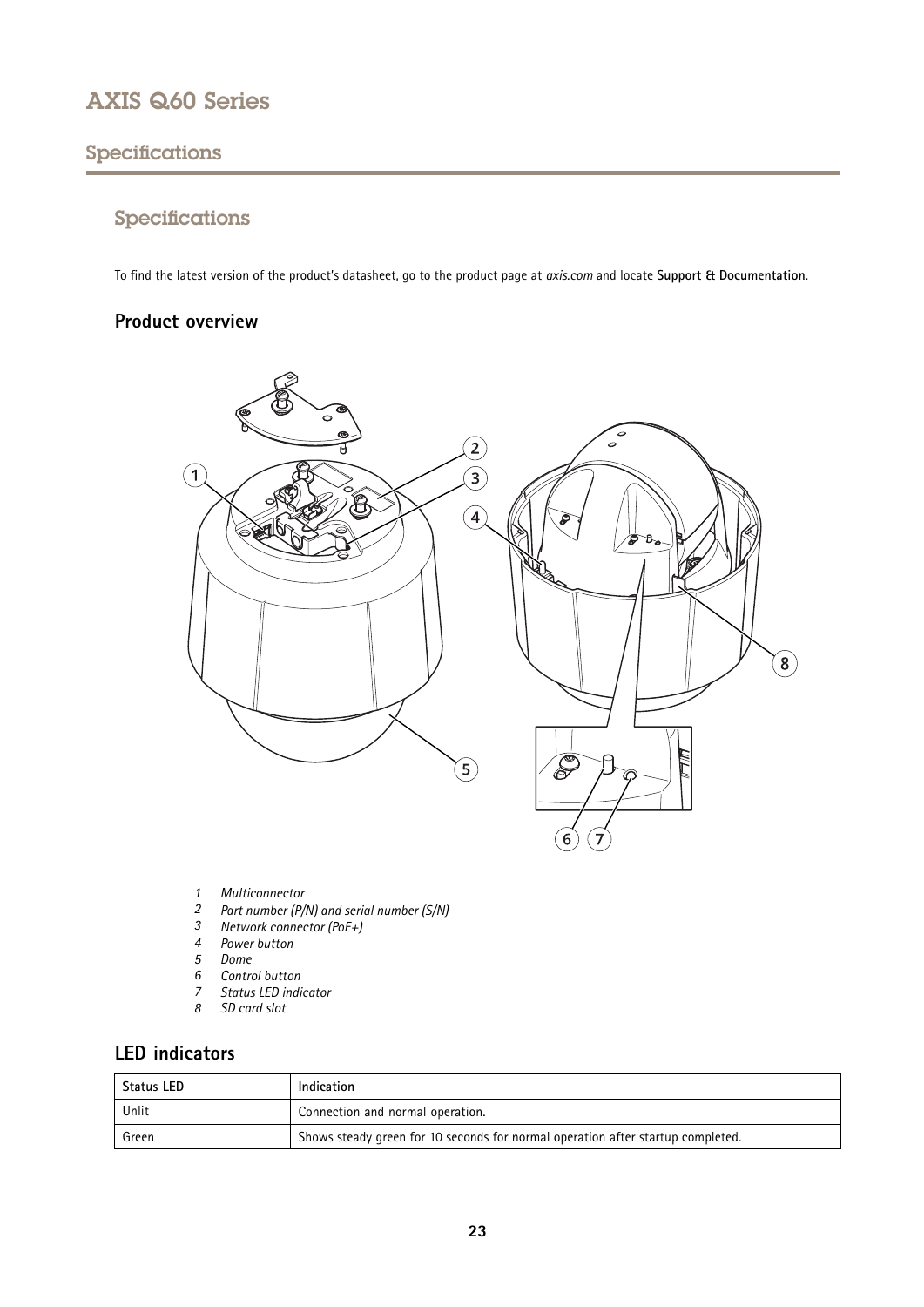## <span id="page-23-0"></span>Specifications

| Amber     | Steady during startup. Flashes during firmware upgrade or reset to factory default. |
|-----------|-------------------------------------------------------------------------------------|
| Amber/Red | Flashes amber/red if network connection is unavailable or lost.                     |

# **SD card slot**

### *NOTICE*

- Risk of damage to SD card. Do not use sharp tools, metal objects, or excessive force when inserting or removing the SD card. Use your fingers to insert and remove the card.
- Risk of data loss and corrupted recordings. Do not remove the SD card while the product is running. Unmount the SD card from the product's webpage before removal.

This product supports SD/SDHC/SDXC cards.

For SD card recommendations, see *[axis.com](https://www.axis.com)*.

SD, SDHC, and SDXC Logos are trademarks of SD-3C LLC. SD, SDHC and SDXC are trademarks or registered trademarks of SD-3C, LLC in the United States, other countries or both.

## **Buttons**

### **Control button**

The control button is used for:

- Resetting the product to factory default settings. See *Reset to factory default [settings](#page-18-0) on page [19](#page-18-0)*.
- Connecting to an AXIS Video Hosting System service. To connect, press and hold the button for about 3 seconds until the status LED flashes green.

#### **Power button**

Press and hold the power button to temporarily power the product when the dome cover is removed. The power button is also used with the control button to reset the camera to factory default settings. See *[page](#page-18-0) [19](#page-18-0)*.

### **Connectors**

### **Network connector**

RJ45 Ethernet connector with Power over Ethernet Plus (PoE+).

### **Multiconnector**

Terminal connector for connecting external equipment:

- Audio equipment
- Input/Output (I/O) devices
- AC/DC power supply

When connecting external equipment, <sup>a</sup> separately sold Axis multicable is required in order to maintain the product's IP rating. For more information, see *[Multicable](#page-24-0) connectors on page [25](#page-24-0)*.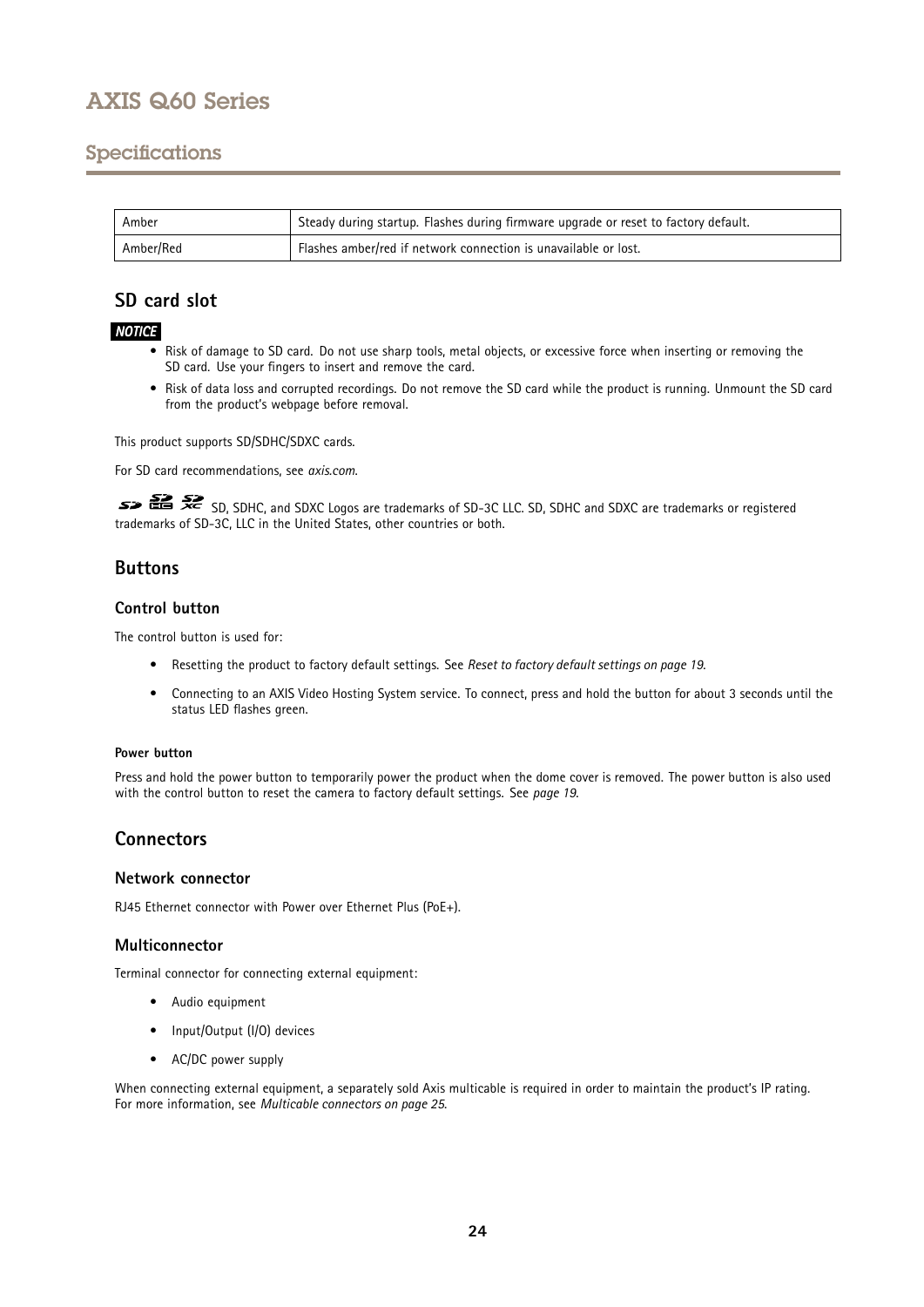# <span id="page-24-0"></span>Specifications

#### **Multicable connectors**



#### *Multicable overview*

- *1 Camera multiconnector*
- *<sup>2</sup> Audio in (pink)*
- *<sup>3</sup> Audio out (green)*
- *<sup>4</sup> Power connector, 3-pin*
- *<sup>5</sup> I/O terminal block, 6-pin*

The multicable provides the following connectors:

**Power connector -** 3-pin terminal block used for power input. Use <sup>a</sup> Safety Extra Low Voltage (SELV) compliant limited power source (LPS) with either <sup>a</sup> rated output power limited to <sup>≤</sup><sup>100</sup> W or <sup>a</sup> rated output current limited to <sup>≤</sup><sup>5</sup> A.



**Audio in (pink) -** 3.5 mm input for <sup>a</sup> mono microphone, or <sup>a</sup> line-in mono signal (left channel is used from <sup>a</sup> stereo signal).

**Audio out (green) -** 3.5 mm output for audio (line level) that can be connected to <sup>a</sup> public address (PA) system or an active speaker with <sup>a</sup> built-in amplifier. A stereo connector must be used for the audio out.

**I/O terminal connector -** Use with external devices in combination with, for example, tampering alarms, motion detection, event triggering, and alarm notifications. In addition to the <sup>0</sup> V DC reference point and power (DC output), the I/O connector provides the interface to:

- • Digital output — For connecting external devices such as relays and LEDs. Connected devices can be activated by the VAPIX® Application Programming Interface or from the product's webpage.
- • Digital input — For connecting external devices that can toggle between an open and closed circuit, for example PIR detectors, door/window contacts, and glass break detectors.

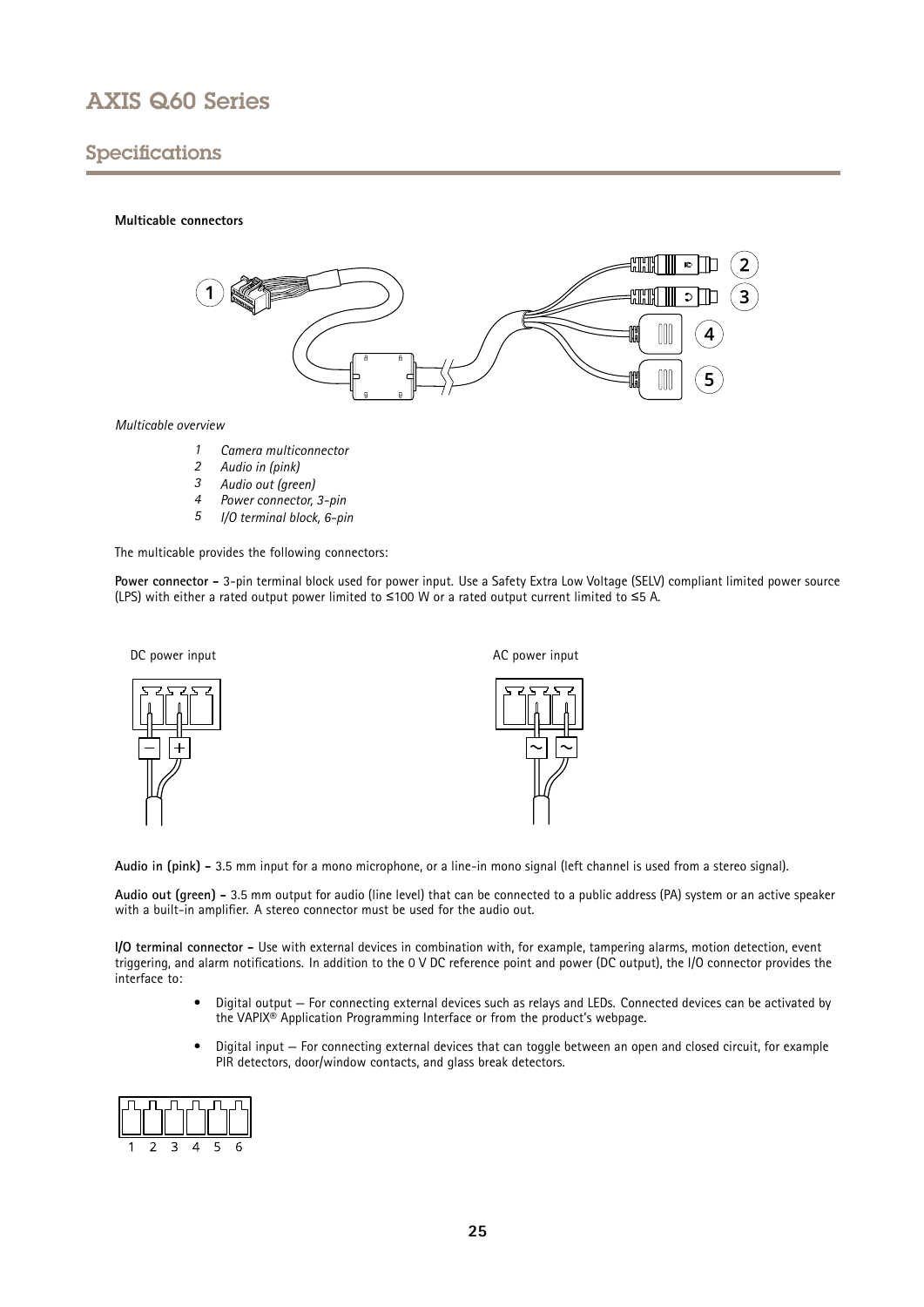# Specifications

| <b>Function</b>                   | Pin     | <b>Notes</b>                                                                                                                                                                                                                                                                 | <b>Specifications</b>                   |
|-----------------------------------|---------|------------------------------------------------------------------------------------------------------------------------------------------------------------------------------------------------------------------------------------------------------------------------------|-----------------------------------------|
| $0 \vee DC$ (-)                   |         |                                                                                                                                                                                                                                                                              |                                         |
| DC output                         | 2       | Can be used to power auxiliary equipment.<br>Note: This pin can only be used as power out.                                                                                                                                                                                   | 3.3 V DC<br>Max $load = 250$ mA         |
| Configurable (Input<br>or Output) | $3 - 6$ | Digital input - Connect to pin 1 to activate, or leave<br>floating (unconnected) to deactivate.                                                                                                                                                                              | 0 to max $40$ V DC                      |
|                                   |         | Digital output – Internally connected to pin 1 (DC)<br>ground) when active, and floating (unconnected) when<br>inactive. If used with an inductive load, e.g. a relay, a<br>diode must be connected in parallel with the load, for<br>protection against voltage transients. | 0 to max 40 V DC, open<br>drain, 100 mA |



- *1 0 V DC (-)*
- *2 DC output 3.3 V, max 250 mA*
- *A I/O configured as input*
- *B I/O configured as output*